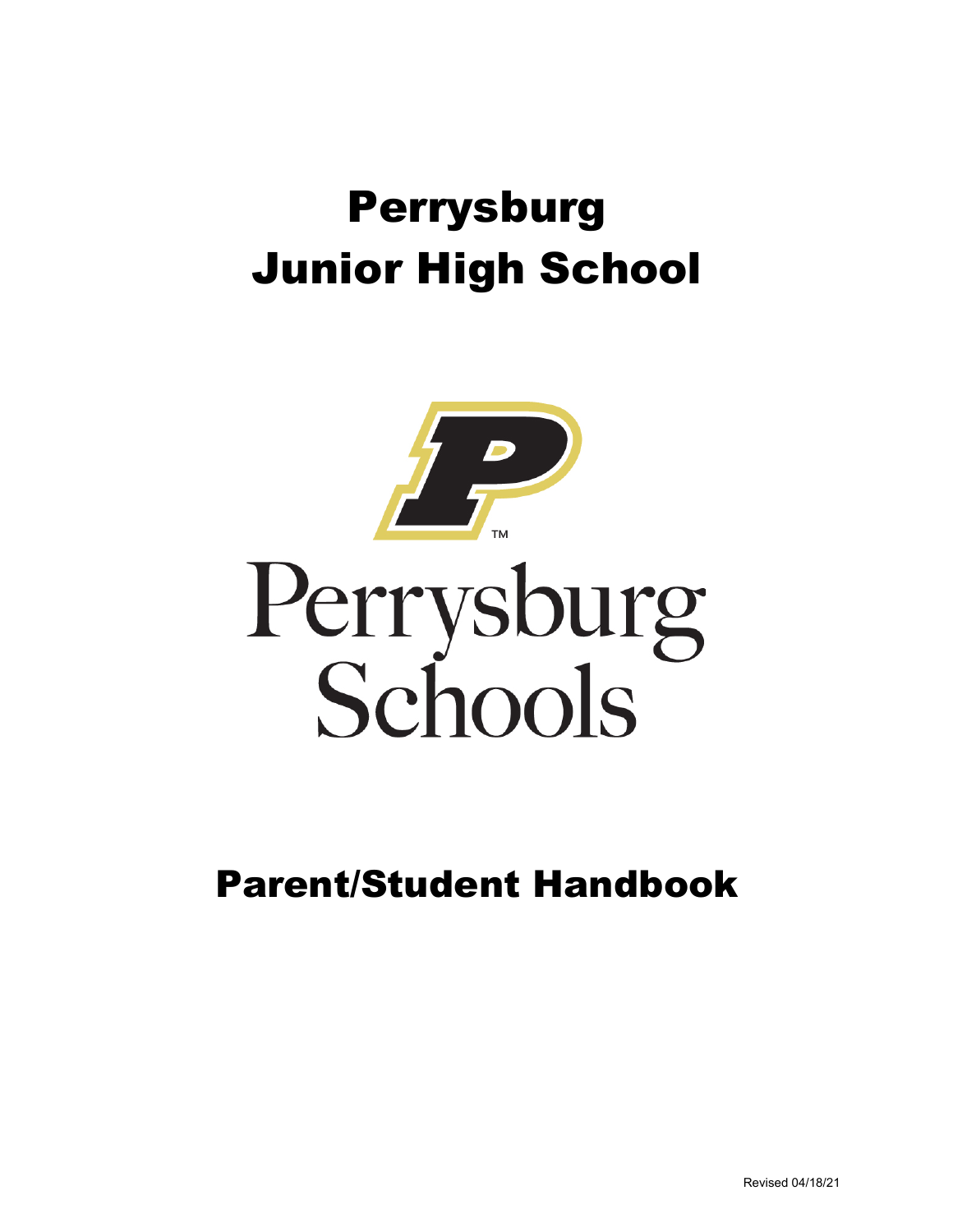# **Table of Contents**

| PART IV: Policies & Procedures Concerning Attendance, Absence, Enrollment & Withdrawal |  |
|----------------------------------------------------------------------------------------|--|
|                                                                                        |  |
|                                                                                        |  |
|                                                                                        |  |
|                                                                                        |  |
|                                                                                        |  |
|                                                                                        |  |
|                                                                                        |  |
|                                                                                        |  |
| PART V: Policies & Procedures Concerning Arrival/Dismissal & Transportation            |  |
|                                                                                        |  |
|                                                                                        |  |
|                                                                                        |  |
|                                                                                        |  |
| <b>PART VI: Student Health &amp; Medication</b>                                        |  |
|                                                                                        |  |
|                                                                                        |  |
|                                                                                        |  |
|                                                                                        |  |
|                                                                                        |  |
|                                                                                        |  |
| PART VII: School Fees, Reports, Communication & Visitation                             |  |
|                                                                                        |  |
|                                                                                        |  |
|                                                                                        |  |
|                                                                                        |  |
|                                                                                        |  |
|                                                                                        |  |
|                                                                                        |  |
|                                                                                        |  |
|                                                                                        |  |
|                                                                                        |  |
|                                                                                        |  |
|                                                                                        |  |
| <b>PART VIII: School Rules/Discipline &amp; Safety Procedures</b>                      |  |
|                                                                                        |  |
|                                                                                        |  |
|                                                                                        |  |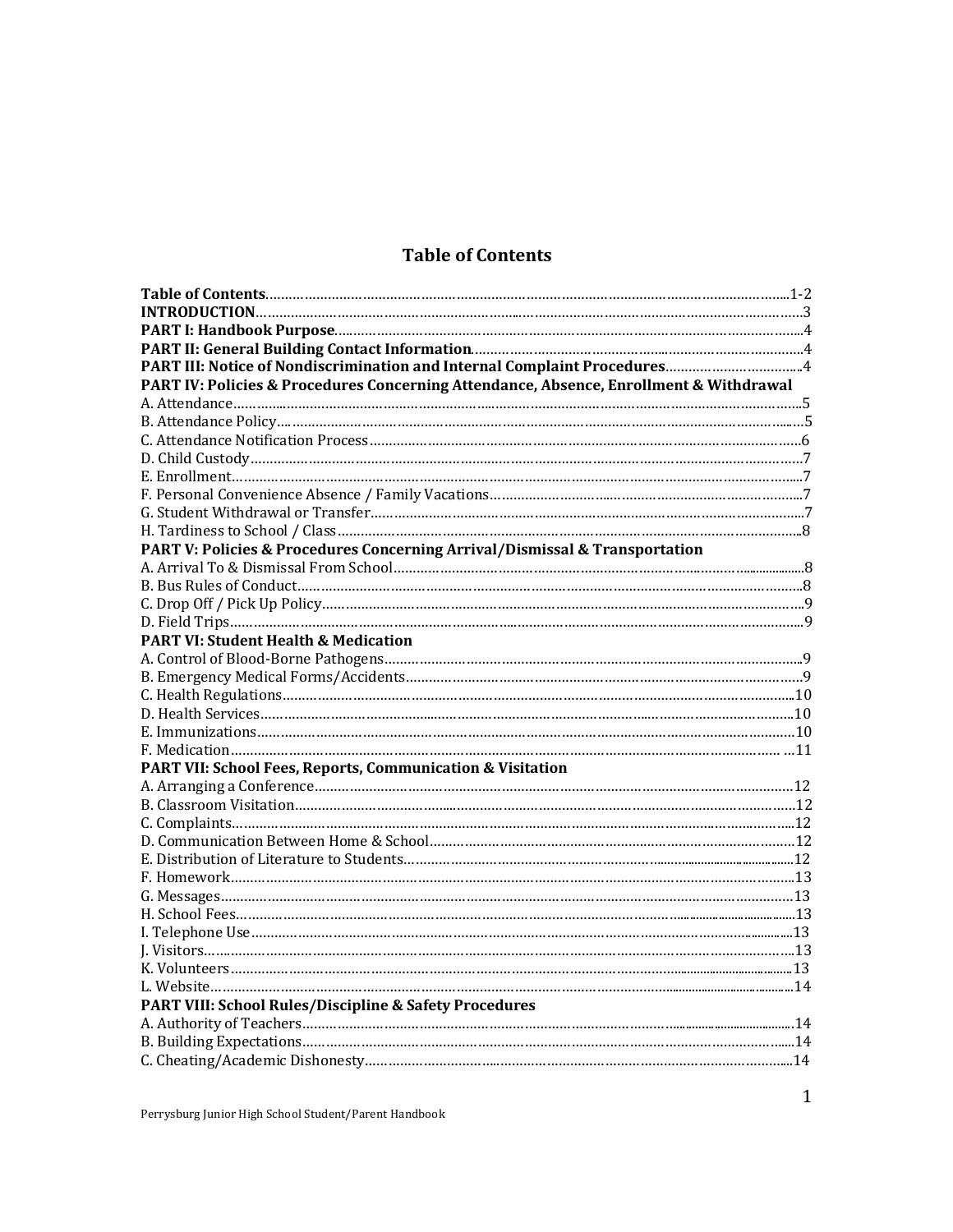| O. Positive Behavior Intervention and Supports and Limited Use of Restraint and Seclusion19 |  |
|---------------------------------------------------------------------------------------------|--|
|                                                                                             |  |
|                                                                                             |  |
|                                                                                             |  |
|                                                                                             |  |
|                                                                                             |  |
|                                                                                             |  |
|                                                                                             |  |
| <b>PART IX: Lunch</b>                                                                       |  |
|                                                                                             |  |
|                                                                                             |  |
|                                                                                             |  |
|                                                                                             |  |
| <b>PART X: Other</b>                                                                        |  |
|                                                                                             |  |
|                                                                                             |  |
|                                                                                             |  |
|                                                                                             |  |
|                                                                                             |  |
|                                                                                             |  |
|                                                                                             |  |
|                                                                                             |  |
|                                                                                             |  |
|                                                                                             |  |
|                                                                                             |  |
|                                                                                             |  |
|                                                                                             |  |
|                                                                                             |  |
|                                                                                             |  |
|                                                                                             |  |
|                                                                                             |  |
|                                                                                             |  |
|                                                                                             |  |
|                                                                                             |  |
|                                                                                             |  |
|                                                                                             |  |
|                                                                                             |  |
|                                                                                             |  |
|                                                                                             |  |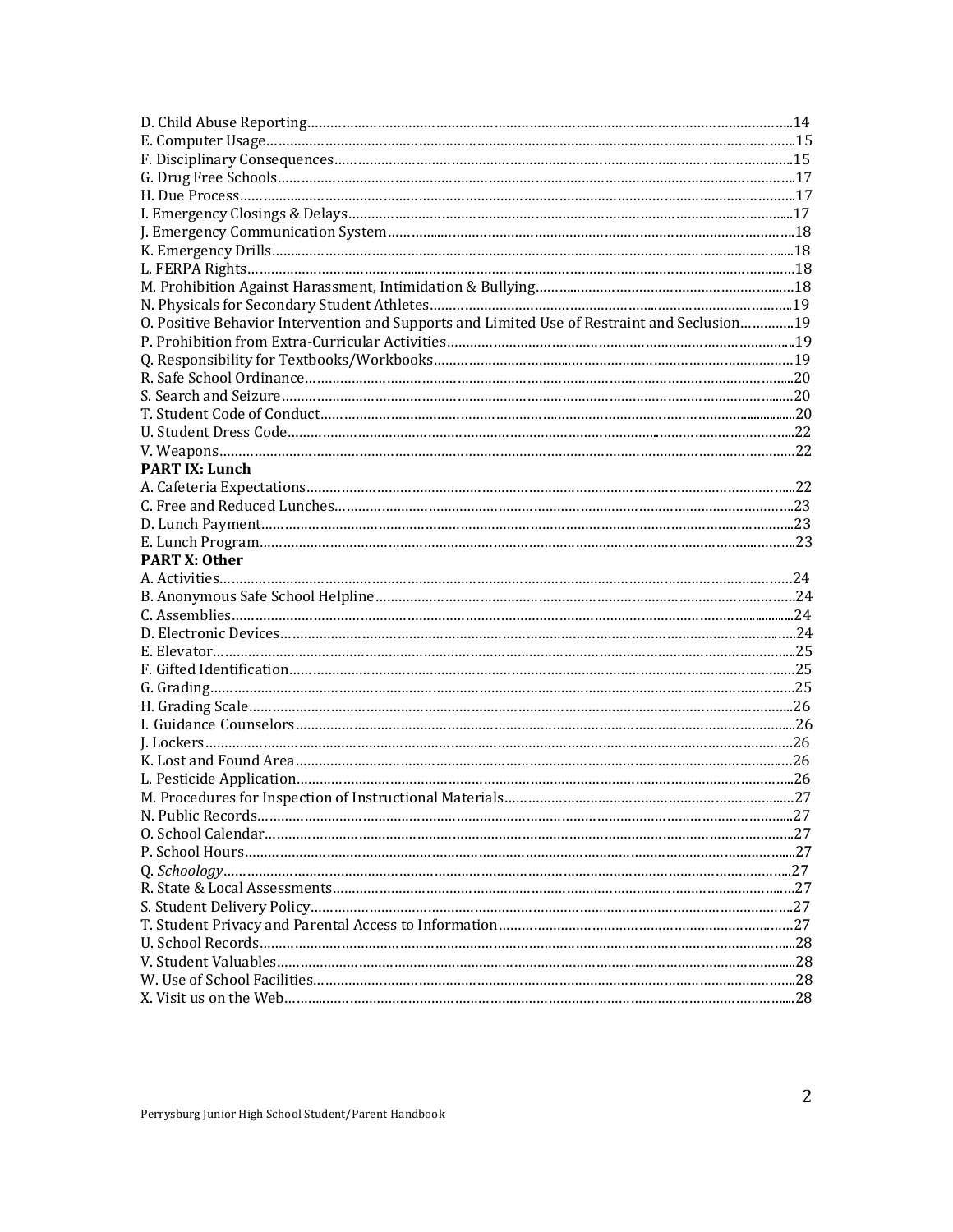#### **INTRODUCTION**

We are so pleased to have your family as a part of our Perrysburg Schools family! This handbook is just one of many opportunities for communication between the school system and families. It is intended to provide a quick-reference tool regarding our practices, policies, procedures and programs. This handbook contains a partial listing of procedures, policies and guidelines. For a complete listing of these items, please refer to the school district web site, www.perrysburgschools.net.

Here is some important information about our school district:

#### **Vision**

Where passion drives exemplary education

#### **Mission**

Ensuring all students achieve their greatest potential

#### **Core Values**

- $\cdot$  We value students as individuals
- We inspire students to discover their passion
- We challenge our students and ourselves
- We provide a safe and inclusive environment
- · We manage resources efficiently
- · We enrich our community
- We are trailblazers

In addition, The Jacket Way program creates common expectations for behavior and focuses on the three R's: Respectful, Responsible and Ready. We are working hard to cultivate an environment that nurtures and reinforces positive behavior.

There are many options for parents and guardians to become involved in your child's education. You are encouraged to contact your school's administration and faculty whenever you have questions, comments or concerns.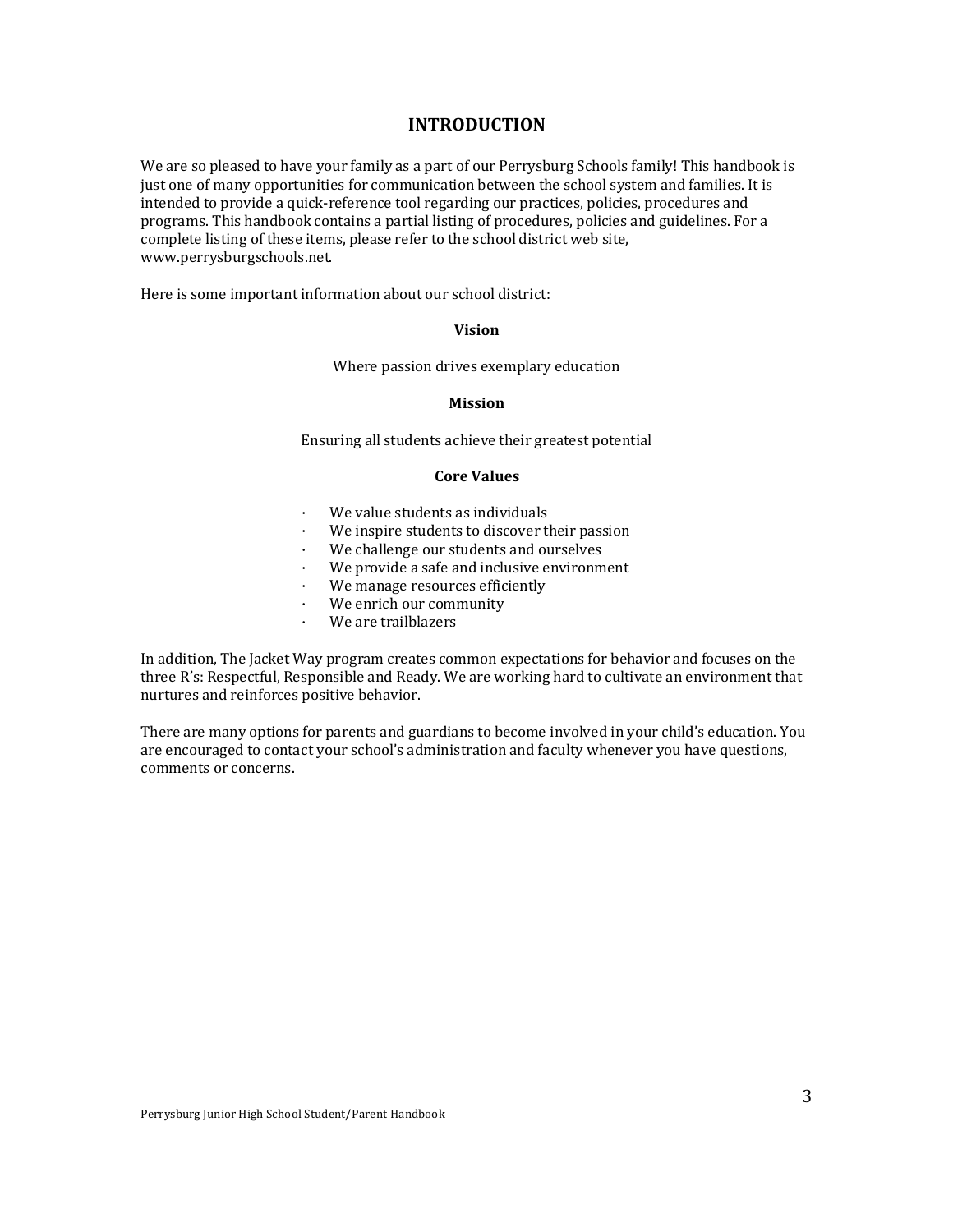## **PART I: Handbook Purpose**

This handbook is just one of many opportunities for communication between the school system, students and their parents. It is intended to provide beneficial information regarding practices, policies, procedures and programs that are common at Perrysburg Junior High School. This handbook contains a partial listing of procedures, policies and guidelines. For a complete listing of these items, please refer to the district website.

There are many options for parents to become involved in their child's education. You are encouraged to contact your school's administration and faculty whenever you have questions, comments or concerns.

# **PART II: General Building Contact Information**

| Administration                               | Ext. | Guidance                   | <u>Ext.</u> |
|----------------------------------------------|------|----------------------------|-------------|
| Don Christie, Principal                      | 4006 | Andrea Monheim (8th grade) | 4008        |
| Dr. Chad Warnimont, Assistant Principal 4022 |      | Tom Przybylski (7th grade) | 4012        |
| Scott Buker, Assistant Principal             | 4007 |                            |             |

**Important Numbers** PJH Attendance Hotline: 419-874-9193, Option 2 Transportation: 419-874-3127 Safe School: 844-723-3764 Central Office: 419-874-9131

## **PART III: Notice of Nondiscrimination and Internal Complaint Procedures**

The Board of Education does not discriminate on the basis of religion, race, color, national origin, sex, disability, military status, ancestry, age or genetic information in its program, activities or employment. Further, it is the policy of this District to provide an equal opportunity for all students, regardless of race, color, creed, age, disability, religion, gender, ancestry, national origin, place of residence within the boundaries of the District or social or economic background, to learn through the curriculum offered in this District. Any person who believes that s/he has been discriminated against or denied equal opportunity or access to programs or services may file a complaint with the District's Civil Rights Coordinators: the Executive Director of Human Resources or the Executive Director of Pupil Services at 419-874-9131.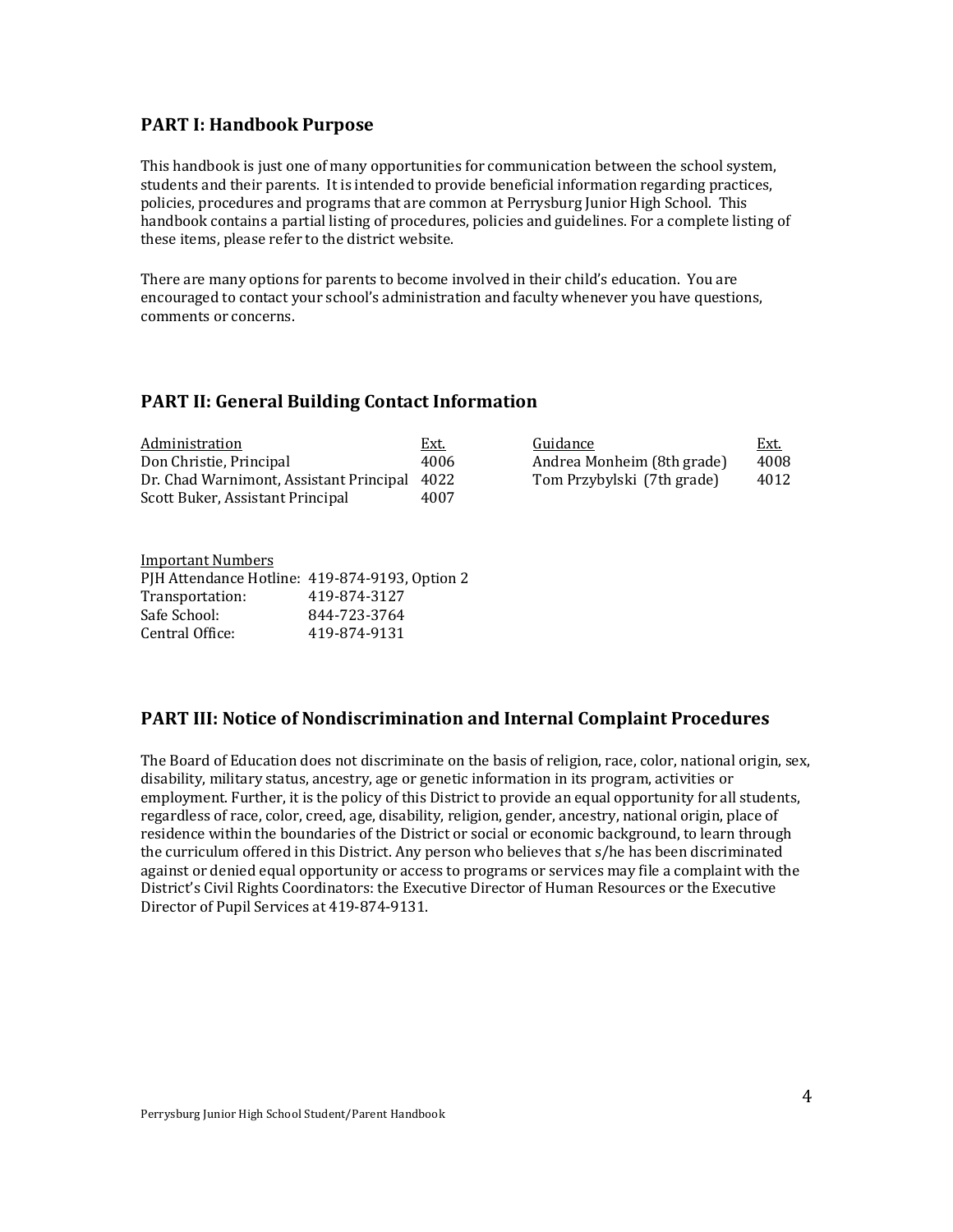# **PART IV: Policies & Procedures Concerning Attendance, Absence, Enrollment & Withdrawal**

## **A. Attendance:**

There is a positive correlation between a student's attendance and achievement. Many important lessons are learned through active participation in classroom and other school activities that cannot be replaced by individual study.

If it is necessary for a student to be absent from school, it is the parent/guardian's responsibility to call the Attendance Office (419-874-9193, option 2) between the hours of 3:00pm and 7:30am. If the parent/guardian does not call the school or does not leave a reason for the absence, the student's absence will be unexcused. Unexcused absences are used to determine truancy. As defined by Ohio Revised Code, "truant" means absent without an excuse. When accumulated absences exceed 65 hours without an excuse from a licensed physician or psychologist, they will be considered unexcused. 

If a student needs to leave before the school day ends for any reason, the student must submit a note from a parent/guardian to the attendance secretary upon arriving to school to get an Early Dismissal pass. If the student has an appointment and must be absent only part of the day, he/she should attend school for as long as possible prior to the appointment and return with a note from the doctor. If a doctor's note is received, the missed time is considered exempt in the calculation of hours absent.

## **Habitually Truant**

Any child who is absent without legitimate excuse for thirty (30) or more consecutive school hours (five school days), forty-two (42) or more school hours (seven school days) in one school month, or seventy-two (72) or more hours in a school year (twelve school days).

#### **Excessive Absences**

Any child who is absent 38 or more hours in one school month with or without legitimate excuse; absent 65 or more hours in one school year with or without legitimate excuse.

## **B. Attendance Policy:**

One of the major aims of the Perrysburg Exempted Schools is to teach students to assume responsibility. Requiring students to be regular in attendance and punctual in reporting to classes is one way of developing responsibility.

All absences from school can be placed in two categories – excused and unexcused, as stated below.

- 1. EXCUSED ABSENCES
	- a. Personal Illness (The parent/guardian determines if the student is unable to attend school due to illness.)
		- Requires notification from parent/guardian
		- Phone call to school on day of absence before 7:30am
		- Written note from parent/guardian when student returns to school. This is not required if a phone call was made to report the student absent.
		- A note from a licensed physician or psychologist may be required in some instances at the discretion of building administration
		- Medical verification should be provided to the school within five school days of the absence
	- b. Illness in the Family
		- Requires notification procedures as outlined for Personal Illness
	- c. Quarantine
		- Requires notification procedures as outlined for Personal Illness and local health agencies if applicable
	- d. Death in the Family
		- Requires notification procedures as outlined for Personal Illness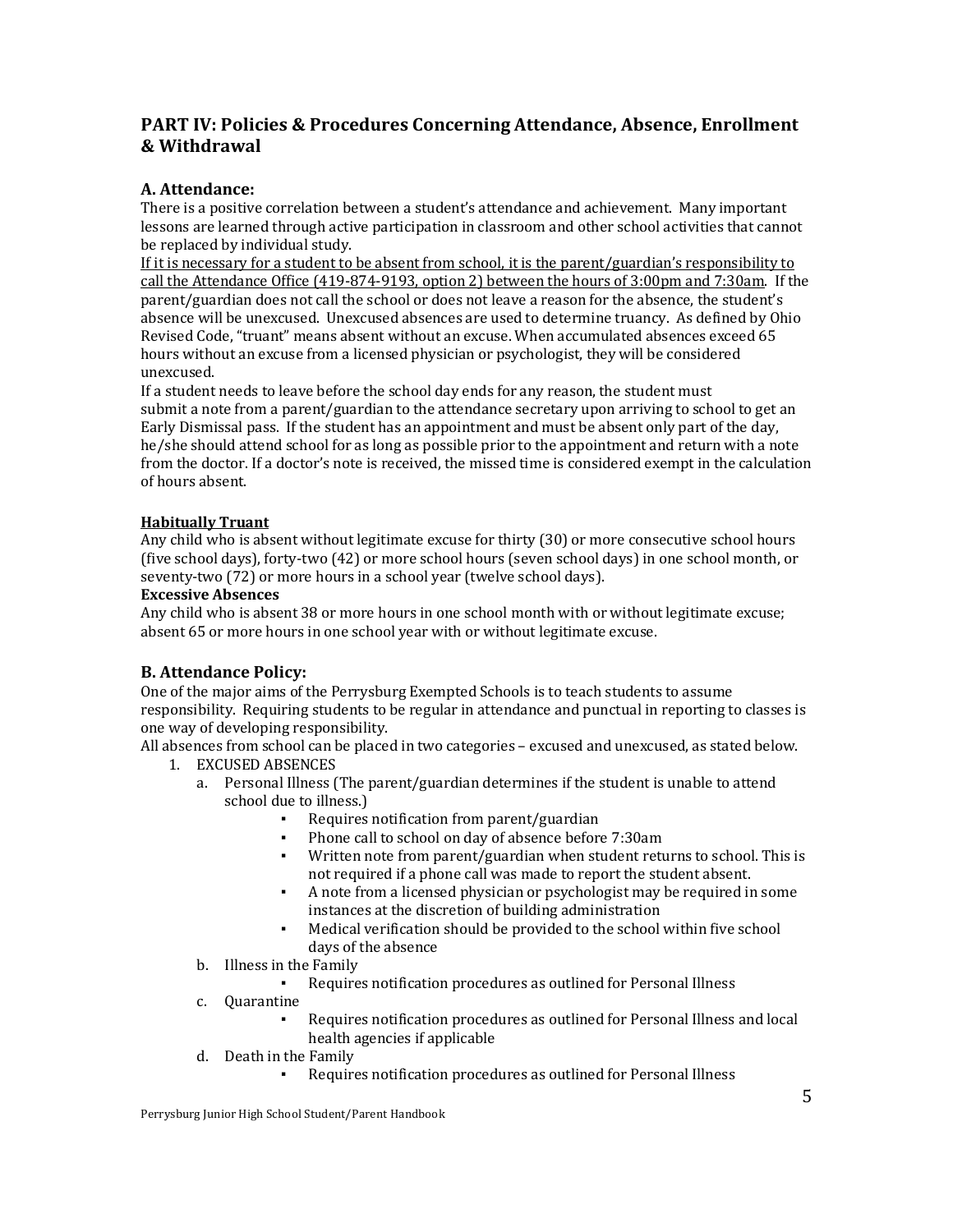- e. Religious Observances
	- Requires notification procedures as outlined for Personal Illness
- f. Emergency (A set of circumstances, in the judgment of the school, that constitutes good and sufficient cause for absence from school.)
	- Requires notification procedures as outlined for Personal Illness
- 2. UNEXCUSED ABSENCES
	- **Oversleeping**
	- **•** Car trouble
	- Missing the bus
	- **Shopping**
	- Childcare difficulties
	- Out-of-school suspension
	- Truancy (purposefully skipping school)
	- Family errands
	- Family vacations not receiving prior approval
	- Failure to appropriately contact the school of an absence
	- Other absences not listed as excused
- 3. PARTIAL-DAY ABSENCES
	- a. Tardies/Early Dismissals
		- A tardy/early dismissal will be issued when a student is late for the start of the school day (past 7:50 am until 9:30am) or leaves before school dismissal time (after 1:00 pm).
		- Notification from the parent/guardian is required for all tardies and early dismissals.
		- Tardies and early dismissals will be classified as excused or unexcused according to the procedures for excused and unexcused absences. Please provide doctor's notes for appointments.
		- Tardies and early dismissals will convert at the rate of three equals one full day for truancy purposes.
		- After 10 tardies to school a physician's note will be required for the tardy to be excused.

## **C. Attendance Notification Process:**

The Perrysburg Exempted Schools will notify parents/legal guardians when students accumulate excessive absences. This includes sending parent notification letters from the school office, requiring a doctor's excuse for absences or possibly notifying the Wood County Court System. The following excessive absence notification process will occur.

- 1. 30 hours (5 or more total absences) excused or unexcused accumulated throughout the year = letter with printout of attendance.
- 2. 42 hours (7 or more total absences) excused or unexcused accumulated throughout the year = letter with printout of attendance.
- 3. 72 hours (11 or more total absences) excused or unexcused accumulated throughout the year = letter with printout of attendance.
- 4. For every absence after a student's tenth absence, a note from a licensed physician or psychologist is required to excuse an absence.

## **D. Child Custody:**

The staff and administration will rely on the most recent certified (court stamped) copy of any order or decision in the child's file regarding custody/allocation of parental rights and responsibilities. Parents/legal guardians should provide the school office with a certified (court stamped) copy of any court document addressing custody and/or allocation of parental rights.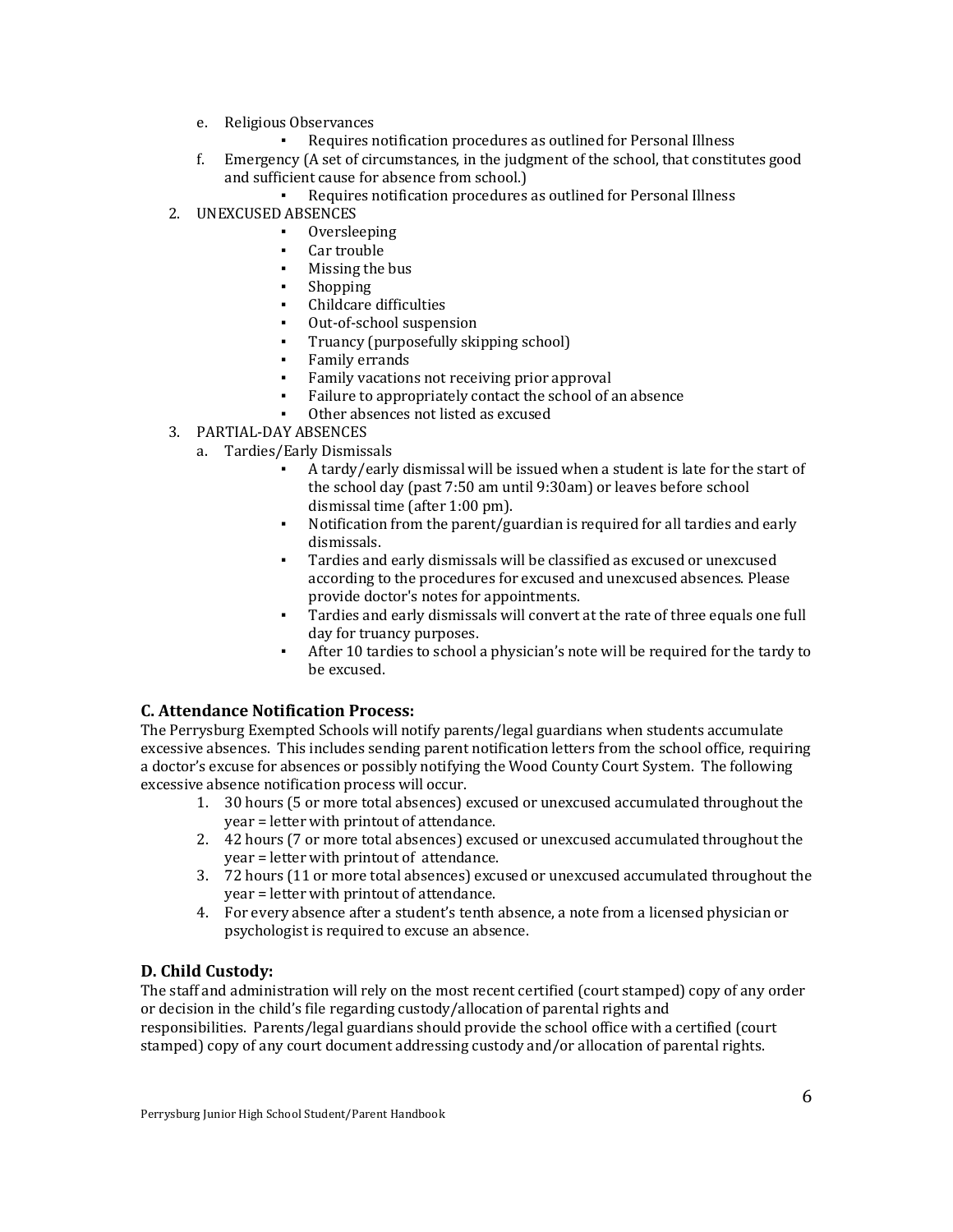# **E. Enrollment:**

## *ADMISSION TO SCHOOL*

A parent or legal guardian must register the student and present the following documents:

- Official birth certificate with raised seal or passport
- Social Security Card
- **·** Immunization records
- Photo I.D. of Parent/Custodial Parent/Guardian
- Proof of residency is required as per Board policy
- **•** Most recent grade card
- All documents related to custody, if appropriate
- When applicable, a copy of the student's special education records (IEP and ETR)
- When applicable, a copy of the student's 504 Plan
- When applicable, a copy of the student's gifted records (WEP)
- Our district will request records from the previous school of attendance after the student is registered.
- All students must complete an approved kindergarten program prior to enrolling in 1st grade.

## **F. Personal Convenience Absence / Family Vacations:**

Trips and vacations are considered unexcused unless a pre-planned absence form has been completed and turned in prior to the absence. With a pre-planned absence form completed, a student may make up and receive credit for their schoolwork. The following criteria apply to all requests for pre-planned absences:

- Pre-Planned Absence forms are available in the office and online (www.perrysburgschools.net click on Parents, Pre-Planned Absence Form) and must be submitted to the office for administrative approval at least five  $(5)$  school days prior to the scheduled absence.
- The student takes the Pre-Planned Absence form home for Parent/Student signatures.
- **•** After the signatures are obtained, the form should be circulated to each teacher for their signature and to secure assignments.
- **•** Prior to the absence, it will be the student's responsibility to return the completed Pre-Planned Absence Form to the office and to make arrangements for make-up work and/or tests missed.

## **G. Student Withdrawal or Transfer:**

If your family is changing its place of residence, be sure to notify the school office of your new address. All of your student's records will be transferred from the present school directly to the school district to which you will be moving upon receipt of written request from the new school. Before leaving the school district, it will be necessary for you to get a withdrawal slip and personal possessions on the last day from the school where your student has been in attendance as well as submit payment for any outstanding fees and return school property. You must sign a release of records form before we can forward any information to a new school.

## **H. Tardiness to School / Class:**

Tardiness to school is defined as "arriving to the first period classroom (or any period thereafter) after the official start of the school day." Any student arriving to school after the morning tardy bell will report to the Student Services Office for an admittance pass. The Tardiness to School Policy is semester based.

Students are expected to attend all classes and be on time. Four minutes are allotted between each period and is ample time for students to arrive to each class before the tardy bell rings.

- The following procedure will be followed for UNEXCUSED tardiness:
	- **•** 3 Tardies Conference/Warning Parent Notification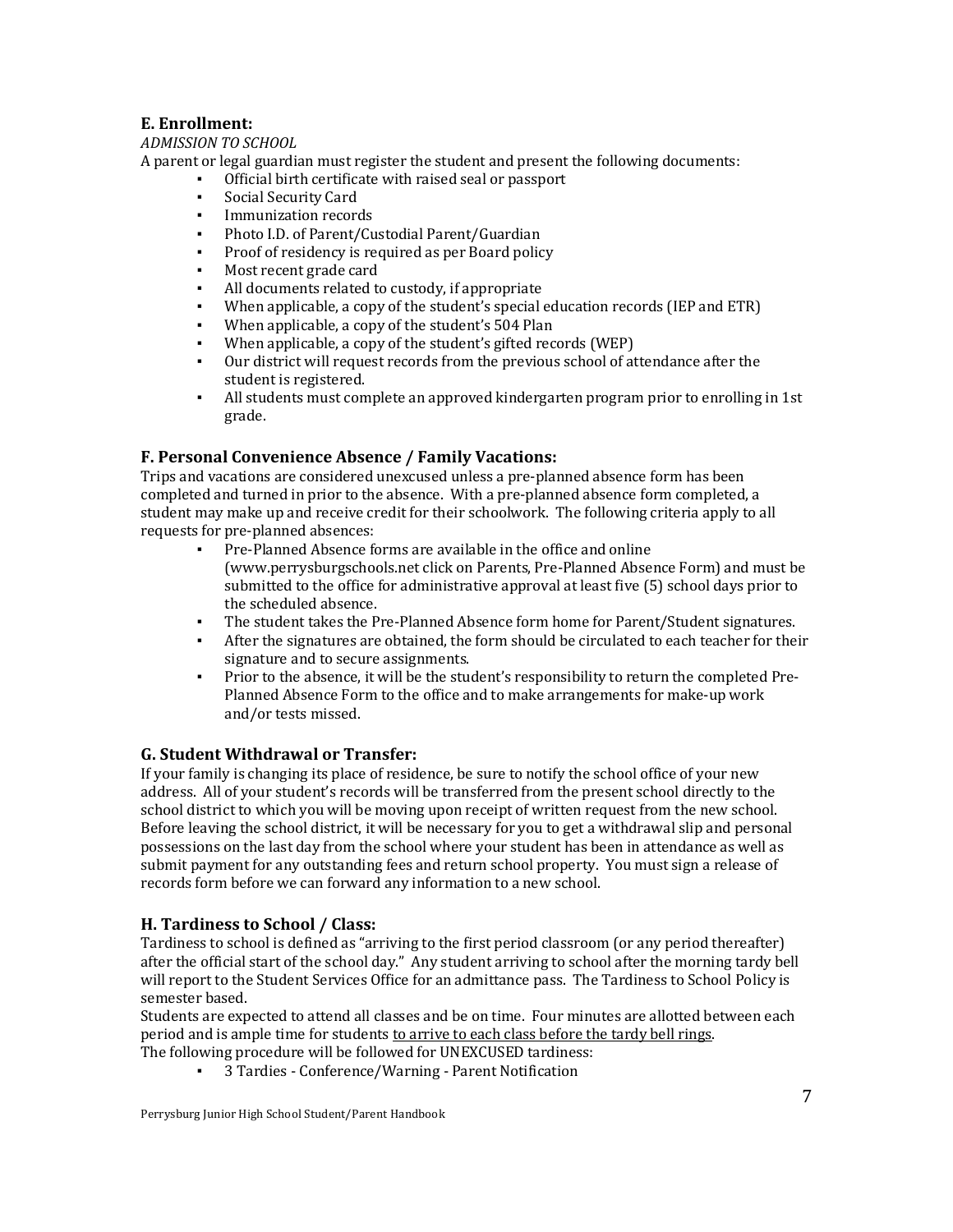- **•** 6 Tardies Detention Assigned Parent Notification
- 9 Tardies Friday Night School or half-day in Alternative Discipline Program
- 10+ Tardies Friday Night School or half-day in Alternative Discipline Program Parent Conference may be requested and referral to Wood County Juvenile Court for attendance mediation.

\*Tardies in excess of 10 must have verification from a note from a licensed physician or psychologist to be excused. Unexcused tardies will convert at the rate of three equals one full day for truancy purposes. 

# **PART V: Policies & Procedures Concerning Arrival/Dismissal & Transportation**

## **A. Arrival To & Dismissal From School:**

We have the following expectations for students arriving to and leaving from school:

- Students who arrive earlier than 7:35 am should report to the auxiliary gymnasium.
	- Students are to leave the building five minutes after the final bell unless under the direct supervision of a teacher or other responsible adult.
	- Students are not permitted to engage in any school-supervised activity after school hours without the activity sponsor or delegated individual present. This includes students waiting for athletic and other school-sponsored events.
	- Students returning to the building after hours to collect books or materials must be accompanied by an adult.

## **B. Bus Rules of Conduct:**

Rules of conduct for student bus passengers are basic and are necessary for safe operation. It is the responsibility of the custodial parent/guardian to supervise the student at the bus stop. Students should wait until the bus comes to a complete stop before entering the street and, if the bus and students are on opposite sides of the street, students wait until a signal from the driver is given indicating that it is safe to cross.

The bus driver has the authority, granted by Ohio Legislature, to require student riders to sit in assigned seats, appoint school bus stewards, or use any other classroom techniques of maintaining order and discipline on the bus. Bus rules of conduct will be given and reviewed with students. It is also the responsibility of parents to review these rules with their child.

In order to insure the safe operation of school buses and to insure consistent enforcement throughout the Perrysburg School District, the following procedure shall be followed when it becomes necessary to take disciplinary action because of misconduct aboard a school bus:

- *First referral*: Warning letter to parents and student conference with principal and/or school disciplinary measure.
- *Second referral*: 1-3 day suspension from bus riding privileges and/or school disciplinary measure.
- **•** *Third referral*: 3-5 day suspension from bus riding privileges and/or school disciplinary measure.
- *Fourth referral*: 7-10 day suspension from bus riding privileges and/or school disciplinary measure.
- *Fifth referral:* Suspension for remainder of the school year from bus riding privileges. Note: If the offense is deemed serious enough by school officials, any of the preceding steps may be superseded and the next step enforced, and permanent loss of bus privileges may result.

## **C. Drop Off / Pick Up Policy:**

When dropping off a student after the start of school (7:50 am), advise your child to report to the student services office.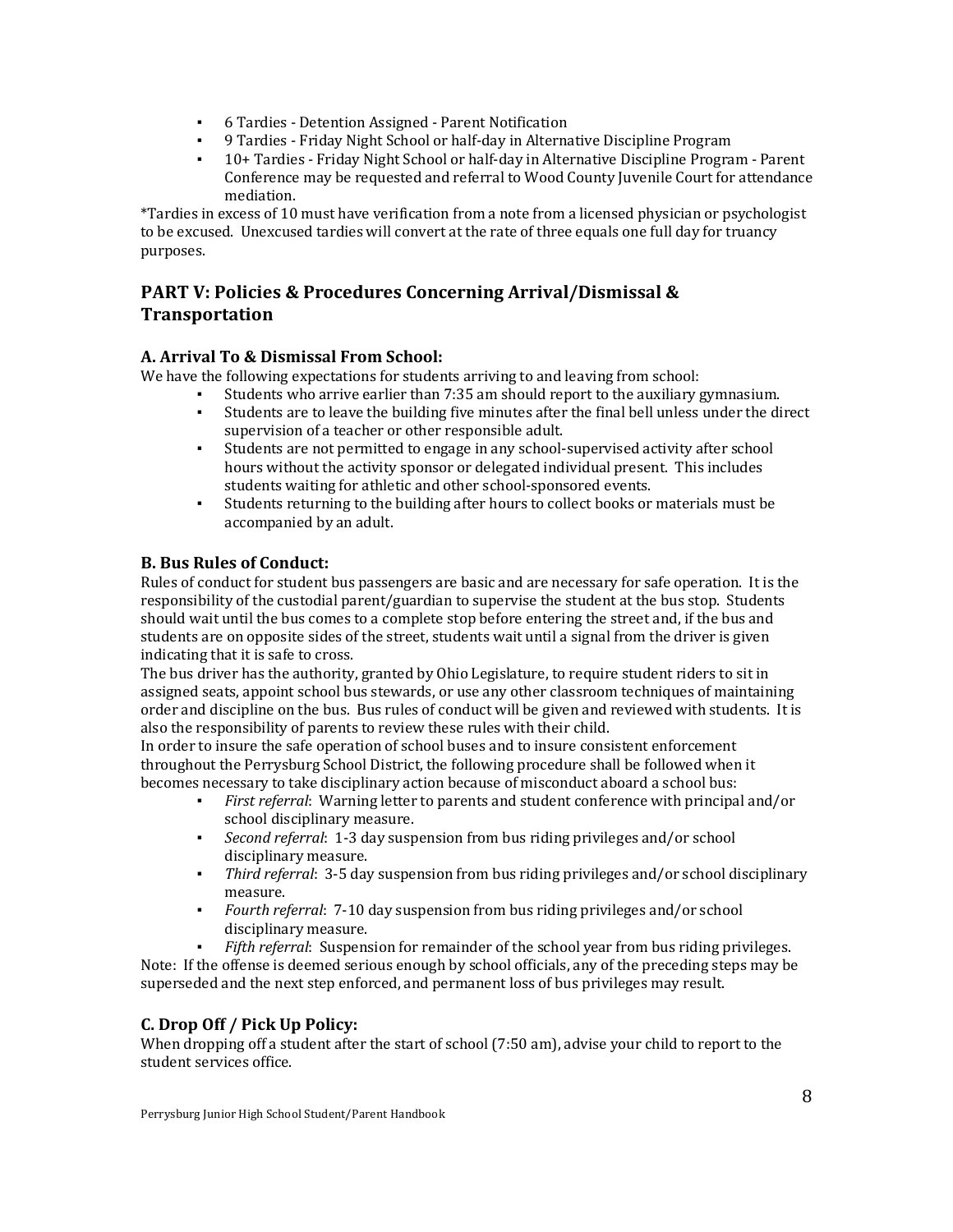When picking up a child from school prior to the end of the day, parents must report to the school visitor's desk and sign them out of school. Students will meet their parent at the visitor's desk.

## **D. Field Trips:**

As part of the educational services of the school, students are often taken on field trips. One written permit from the parent **must** be filed at the beginning of the year for each student before the student is allowed to accompany their class on field trips. All trips are supervised by regular classroom teachers and often by parents.

# **PART VI: Student Health & Medication**

## **A. Control of Blood-Borne Pathogens:**

The district seeks to provide a safe educational environment for students and take appropriate measures to protect those students who may be exposed to blood-borne pathogens in the school environment and/or during their participation in school-related activities. While the risks of students being exposed to blood-borne pathogens may be low, students must assume that all body fluids are potentially infectious and must take precaution to follow universal procedures in order to reduce such risks and minimize and/or prevent the potential for accidental infection. Whenever a student has contact with blood or other potentially infectious material, s/he must immediately notify his/her teacher, who will contact an administrator. The parents of the student who is exposed as well as those of the student who caused the exposure will be contacted. The student's parents are encouraged to consult with the student's physician concerning any necessary post-exposure treatment.

## **B. Emergency Medical Forms/Accidents:**

All students will be required to have an Emergency Medical Form completed by their parents. Any student injured or becoming ill at school will have his or her parents contacted for proper care if the problem is serious. Should an emergency arise and the parents cannot be contacted, proper attention will be given to the child. Student may be excluded from attending school for failing to return the Emergency Medical Form.

## **C. Health Regulations:**

## *SCHOOL RESPONSIBILITY*:

- Students who become ill in school are removed from the classroom and the parents contacted. Such precautions may include excluding a student from school until a physician releases the student to return.
- Students who feel ill should report this to the school nurse and the school nurse will contact home. Students should not be making direct contact with their parents via electronic communication or phone calls prior to meeting with the school nurse.
- Parents are notified in case of serious injury. First aid only is given. Subsequent care is the responsibility of the parents.
- A program of vision screening is conducted each year in grade 7. Any apparent deviation from the normal is reported to parents according to the mandated requirements of the Ohio Department of Health.
- Illnesses and injuries are not diagnosed at school. This is the responsibility of the family physician.
- **School employees are not allowed to administer any medication without specific permission of the Board of Education. Copies of the school policy will be provided** upon request and are also available in the district website.
- It is the policy of Perrysburg Schools to cooperate with the local medical community and the Wood County Health Department concerning public health information and issues.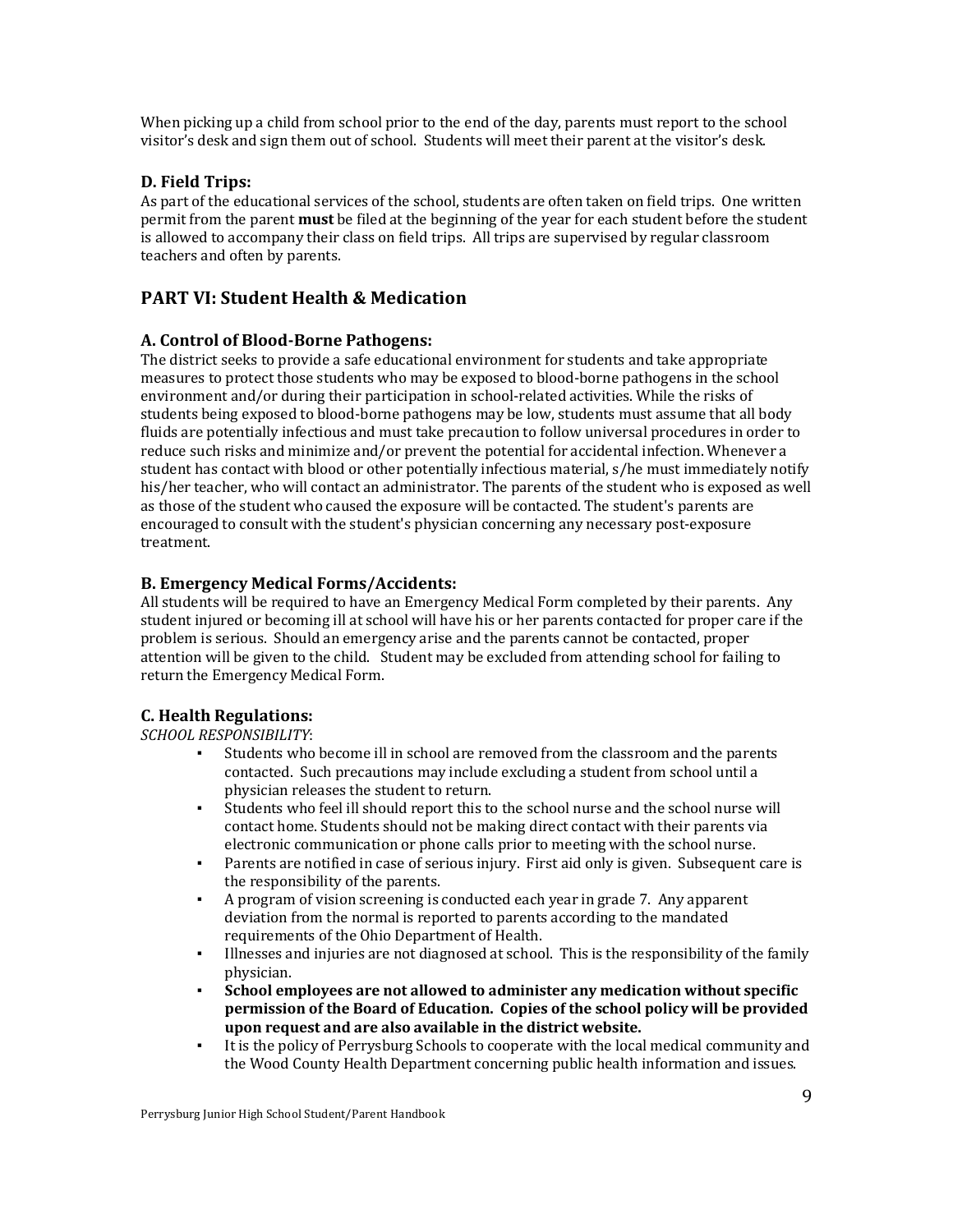#### *PARENT RESPONSIBILITY*:

- **Section 3313.712, Ohio Revised Code, requires that yearly, parents complete and** sign, an emergency medical authorization for each student. These are given to **students at the beginning of the school year and must be returned as soon as** possible so schools have them on file.
- Students must be immunized to enter school and dates of such immunizations, showing compliance with Ohio Department of Health mandates, must be on file in the student's record within 14 days of starting school.
- **•** Parents are required to pick up their ill student when the school calls. It is recommended that you prepare now with a "Plan B" for when your child becomes sick at school and has to be picked up or is sick and has to stay home until completely recovered. By planning ahead for a situational illness, it will minimize the impact on your family's well-being.
- Returning your child to school after an illness: after having a <u>fever</u>, must be feverfree for 24 hours with out taking Tylenol, Motrin type medication to reduce the **fever;** after vomiting or diarrhea, must be 24 hours since the last episode and **when a normal diet is resumed; after chicken pox, when spots are dry and crusty, no** new spots are occurring; after **bacterial infection** (i.e.- strep throat, impetigo or **pinkeye)** 24 hours after the antibiotics start and symptoms are controlled; or **when your doctor certifies** in writing that your child is able to return to school.

## **D. Health Services:**

In compliance with law, the Board of Education may require students to submit to periodic health examinations to: protect the school community from the spread of communicable disease; verify that each student's participation in health, safety and physical education courses meets his/her individual needs and/or verify that the learning potential of each child is not lessened by a remediable physical disability. Unless the physical examination or screening is permitted or required by an applicable State law, parents may refuse to allow the Board to administer a nonemergency, invasive physical examination or screening upon written notification to the Board within fourteen (14) days after receipt of the Board's annual public notice.

#### **E. Immunizations:**

Written evidence must be presented upon registering a new student that the student has received, or is in the process of receiving, immunizations against Poliomyelitis, Mumps, Rubella, Diptheria-Pertussis-Tetanus, Rubella (German Measles), Hepatitis B, and Chicken Pox (certain age groups) unless a signed waiver statement by the custodial parent/guardian objecting to immunizations for philosophic or religious reasons has been presented to school authorities.

The immunization requirements for a student entering the Perrysburg Schools this year are as follows: **Tdap, DTP, or DT; 4 or 5 doses.** A fifth dose is required if the fourth dose was given before the fourth  $(4<sup>th</sup>)$  birthday. In addition, one dose of the Tdap booster must be given prior to the start of the **seventh grade.**

Polio; 3 or 4 doses. The final dose must be administered on or after the fourth birthday regardless of the number of previous doses.

**MMR (Measles, Mumps, Rubella); 2 doses K-12.** The first MMR dose must be given on or after the first birthday. And the second dose must be administered at least 28 days after the first dose. **Hepatitis B; 3 doses**. All kindergarten through 12<sup>th</sup> grade students are required to be immunized against Hepatitis B. The vaccine is a series of three shots. The second dose must be given at least onemonth (28) days after the first dose, and the third dose at least 16 weeks after the first dose and 8 weeks after the second dose. Students in the process of receiving the Hepatitis B series may be admitted to school but must be monitored by school staff to ensure that other doses in the series are received. The last dose cannot be given before 24-weeks (6 months) in age.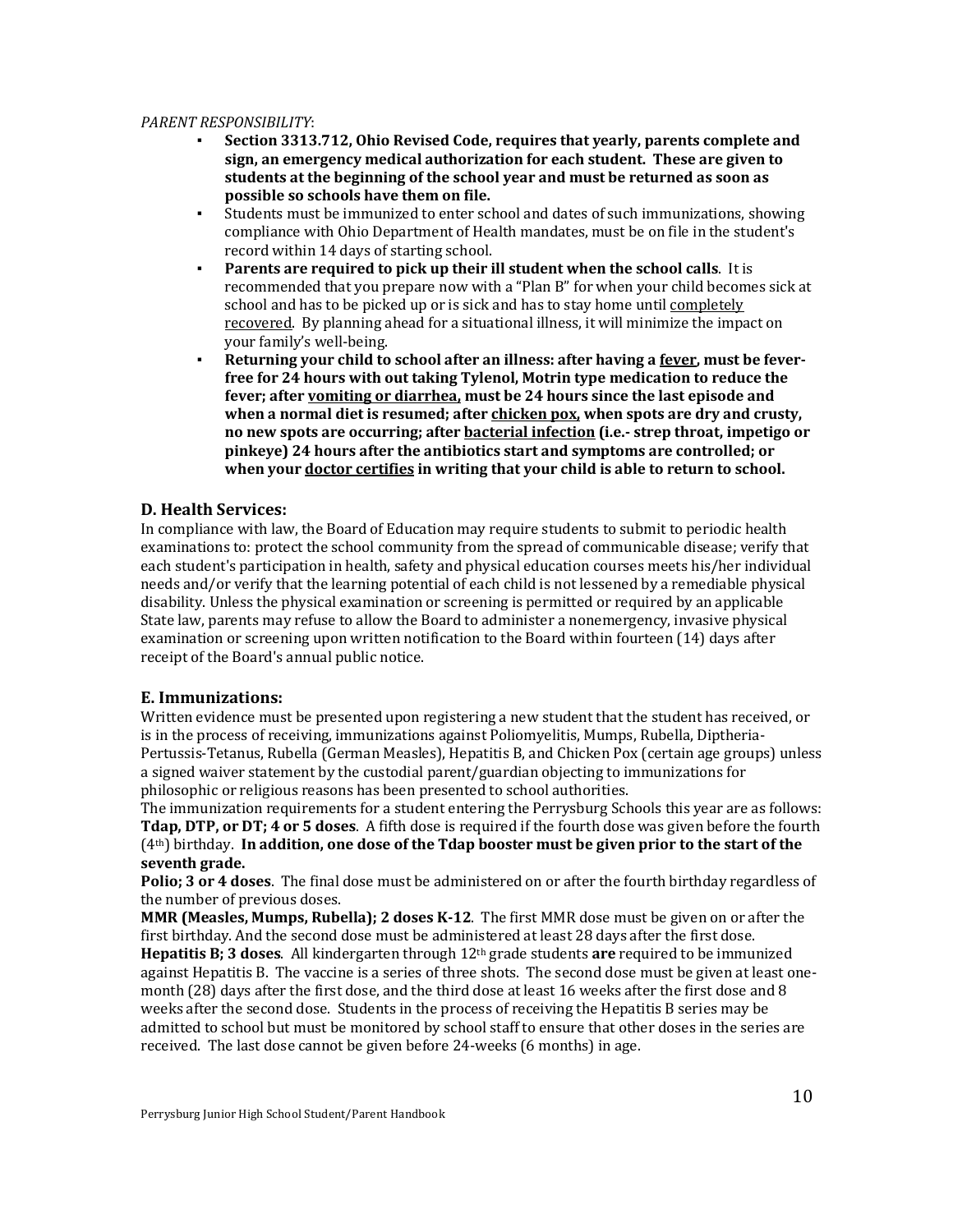**Chicken Pox.** Two vaccinations are mandated for all students in grades kindergarten through 6<sup>th</sup> grade, as well as an additional dose for students in grades 7-12. If the student has had the illness a signed note has to be provided by the doctor or parent for placement in the student's school health record.

## **F. Medication:**

For safety reasons, medicine, both prescription and over-the-counter, should be administered at home. If a physician requires the administration of medicine during school hours, state law requires that a Perrysburg Schools Prescriber's Statement form be on file. This form must be completed and signed by the physician, signed by the parent, and be on file in the school clinic. The form may be obtained in the main office or from the nurse. When the physician completes the form, request some flexibility regarding the time for dispensing the medicine, as it is impossible to dispense medicine at an exact time due to the large number of requests. In addition, the following requirements should be noted:

1. Children are not allowed to carry medication (prescription or non-prescription) on or with them at any time. The only exception to this rule is legislated state-approved selfadministered medications, such as inhalers for asthma and epinephrine injection medication for acute allergic reactions. Once proper Perrysburg Schools' paperwork is complete, the student will be permitted to carry these medications upon parent or doctor request. If a student is going to self-carry epinephrine injection medication, state law requires that a back-up dose **must** be kept in the school clinic.

2. Parents/Guardians must bring medicine to school in the original container. Each medication must be current and carry a prescription label with the child's name, drug identity, dosage instructions, doctor's name, and prescription date.

3. Medication may not be sent to school in the student's lunch box, pocket, or other means on or about his/her person. Medications must be brought in by the parent/guardian.

4. The actual arrangements of the dispensing of medication will be determined by the building principal.

5. Ibuprofen and Acetaminophen medications are available in tablet form at PJHS to be administered to students in grades 6-8. This can take place according to dosage instructions with a *Parent Request and Authorization* form completed and returned to the building nurse. Forms are available in the school clinic and on the district website.

6. Over-the-counter medication, including cough drops, may be given during school hours only if absolutely necessary. The parent/guardian must complete the *Parent Request and Authorization to Administer* form and submit it along with the medication to the building nurse or secretary. Over-the-counter medications must be in the original container and will be given according to the package dosage instructions. *Over-the-counter medications may not be sent to school with the students, but must be dropped off by the parent/guardian.* 

## **PART VII: School Fees, Reports, Communication & Visitation**

#### **A. Arranging a Conference:**

Parent/teacher communication is vital to student success. Parent/teacher conferences can be scheduled with any teacher/team at any time of the year. However, it is imperative that an **appointment is made ahead of time.** Drop-in conferences often run over and interfere with class time or with daily planning, so please plan ahead for conferencing. By making an appointment, the teacher will be better prepared to discuss whatever issue there may be and find a solution that is agreeable for all parties.

Parent-teacher conferences are held once a year, in October. The intent of the conference is to discuss your child's progress in his/her schoolwork. Achievements, interests and problems may be discussed. Conferences are very important to your child. Please make every attempt to attend. Sometimes it is necessary to have conferences in addition to the scheduled one. Additional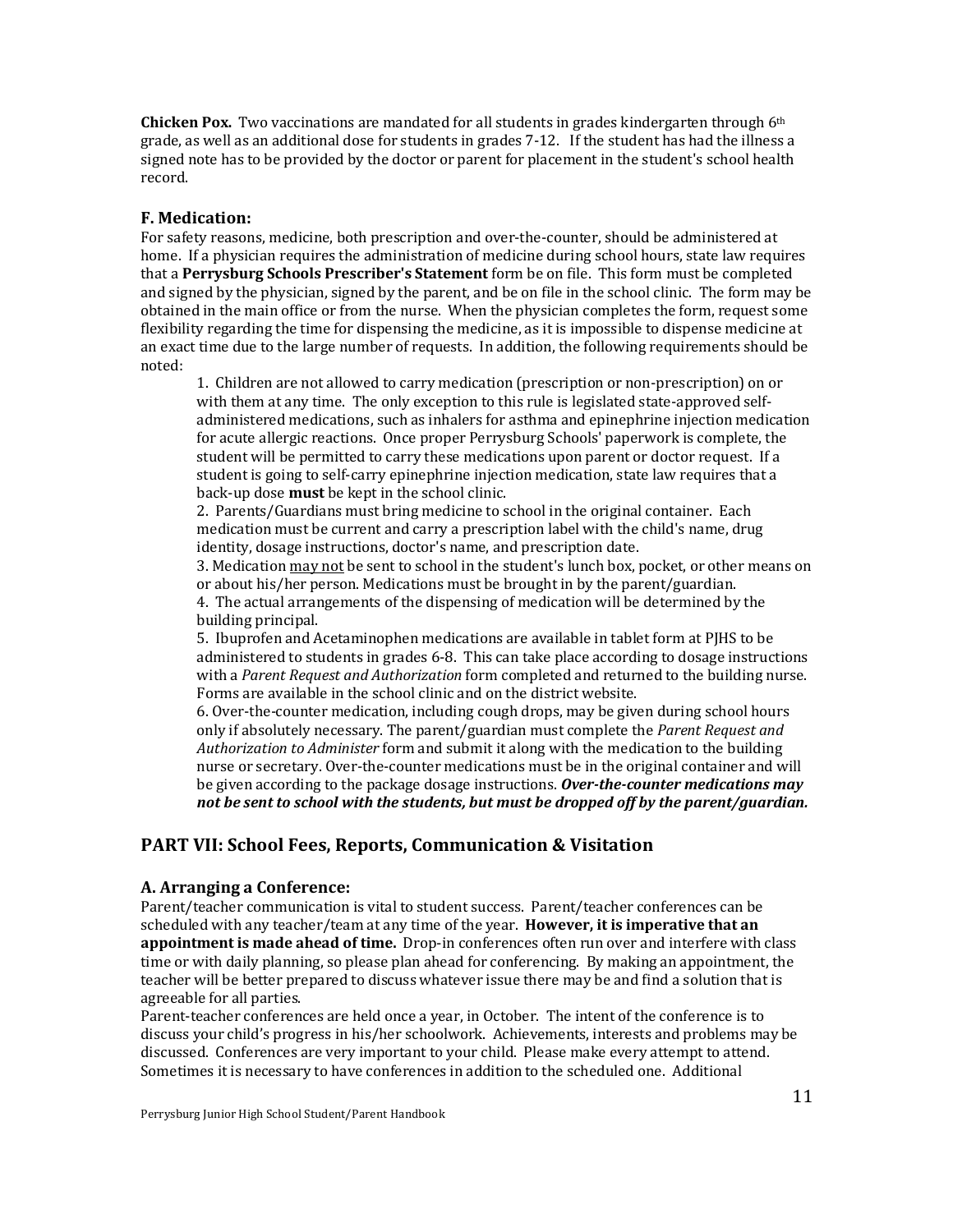conferences are encouraged, if needed, and may be arranged by calling the school office. Please understand that teachers cannot have unscheduled hall conferences.

A non-custodial parent has the right to a teacher conference unless prohibited by court order. A stepparent does not have the right to a conference unless accompanied by the birth parent, has a power of attorney from the birth parent, or has adopted the child.

#### **B. Classroom Visitation:**

Individuals entering classrooms distract from the normal learning environment. We work incredibly hard to preserve optimal learning environments for our students. Therefore, classroom visitation opportunities will be strongly scrutinized. If requesting such a visit, a valid reason for such a visitation will need to be presented to the building principal for approval so that we can keep nonroutine visits to a minimum. If you have a need for a classroom visit, district paperwork is to be completed for consideration for approval.

#### **C. Complaints:**

Students or parents who have a complaint should first bring the matter up with the teacher. Usually a complaint or concern can be addressed by a phone call or conference with the teacher. If the outcome of that discussion is not satisfactory, then a conference with the principal can be requested.

#### **D. Communication Between Home & School:**

Communication between home and school is vital in supporting your child's interests and efforts. Parents are encouraged to ask questions, visit often and become involved with their child's educational growth and development. Filling out and returning all emergency forms is the parents' responsibility. If there are changes in this information, please call the office or send it in to the office as soon as possible. It is very important for the safety of your child that we know how to reach **you.** 

The teachers, principal, and counselors are interested in open communication with parents to support their children's efforts. If any situation exists that might cause anxiety for your child or a change in his/her normal routine as it relates to school, notify the teacher or counselor.

#### **E. Distribution of Literature/Materials to Students:**

All aspects of school-sponsored newspapers and/or yearbooks are completely under the supervision of the teacher and the principal. Written materials, signs, posters, handbills, photographs, pictures, petitions, films, tapes, or other visual or auditory materials may not be sold, posted, circulated, or distributed on any school campus by a student or non-student without the approval of the Superintendent's designee and the principal.

Materials sold, posted and/or distributed without prior approval may be removed and/or confiscated. 

Students knowingly violating this procedure may be subject to disciplinary action.

#### **F. Homework:**

Assigned homework generally is an outgrowth or continuation of a lesson taught during the school day. The amount of work at home will vary according to the child's concentration and use of available time in the classroom. Even when homework is not assigned to topics specifically taught during the day's instruction, drill and practice in reading and math may be expected, along with completion of unfinished in-class work.

Students are expected to complete homework assignments and turn them in on time. Work missed due to absence will likely need to be made up as homework. When a student is absent, students and parents have the ability to find homework on *Schoology*. Students have the responsibility of taking home and bringing back the necessary books and materials to complete their homework. Parents may need to help students prioritize and organize their time at home.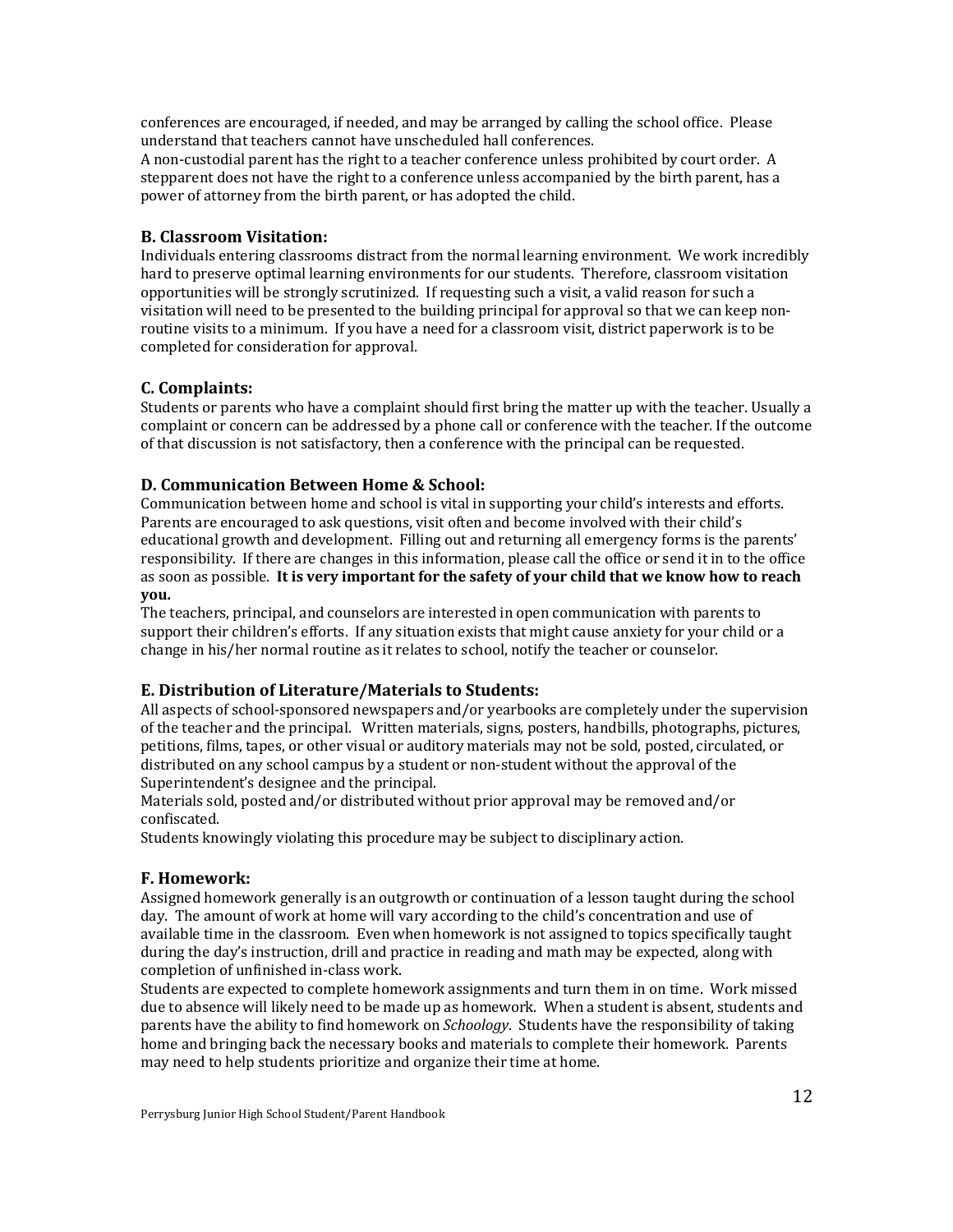#### **G. Messages:**

Only emergency messages will be delivered to students in an effort to protect teaching and learning time. Lunch money, required homework assignments, transportation plans, etc. should be finalized before leaving home in the morning. Messages to teachers will be delivered to the teacher's mailbox or voicemail throughout the day.

## **H. School Fees:**

School fees are established prior to the start of the school year. These fees are communicated frequently with the families of Perrysburg Junior High School.

School fees can be waived for those in need. The district superintendent or the school office has applications and/or information concerning waiving of these fees. Parents/legal guardians must come to the school office for the application.

## **I. Telephone Use:**

Students will be permitted to use office phones with the permission of an office staff member. In an effort not to interrupt teaching-learning time, only emergency messages will be delivered to students. Lunch money, required homework assignments, transportation plans, etc. should be finalized before leaving home in the morning.

## **J. Visitors:**

Due to safety considerations all visitors are expected to report to the visitor's desk upon entering the building. Any visitor to the building must obtain a visitor's badge to wear while in the building. Anyone found in the building without the visitor's badge will be asked to report directly to the office. The school administrator has the right to deny any visitor in the building.

#### **K. Volunteers:**

The Board of Education recognizes that certain programs and activities can be enhanced through the use of volunteers who have particular knowledge or skills that will be helpful to members of the professional staff responsible for the conduct of those programs and activities. Interested volunteers should contact the building principal or classroom teacher.

All volunteers need to display appropriate behavior at all times. In accordance with R.C. 109.575, all volunteers who work or apply to work unsupervised with children on a regular basis may/will be required to provide a set of fingerprints at any time so that a criminal records check can be conducted. If a criminal records check is conducted, it will be done as a condition of initial or continued service as a volunteer.

## **L. Website:**

The district website at http://www.perrysburgschools.net provides convenient access to a great deal of district information and resources. There are links to each school and to staff email. Please check the district website periodically for valuable information.

# **PART VIII: School Rules/Discipline & Safety Procedures**

## **A. Authority of Teachers:**

The District has jurisdiction over its students during the regular school day and while going to and from school on District transportation. State law vests teachers, substitute teachers, staff members and administrators with complete authority at all times. Students are expected to respect those in authority whether inside the classroom, on the campus, or at school-sponsored activities. Students failing to follow directives from any teacher, substitute teacher, staff member and/or administrator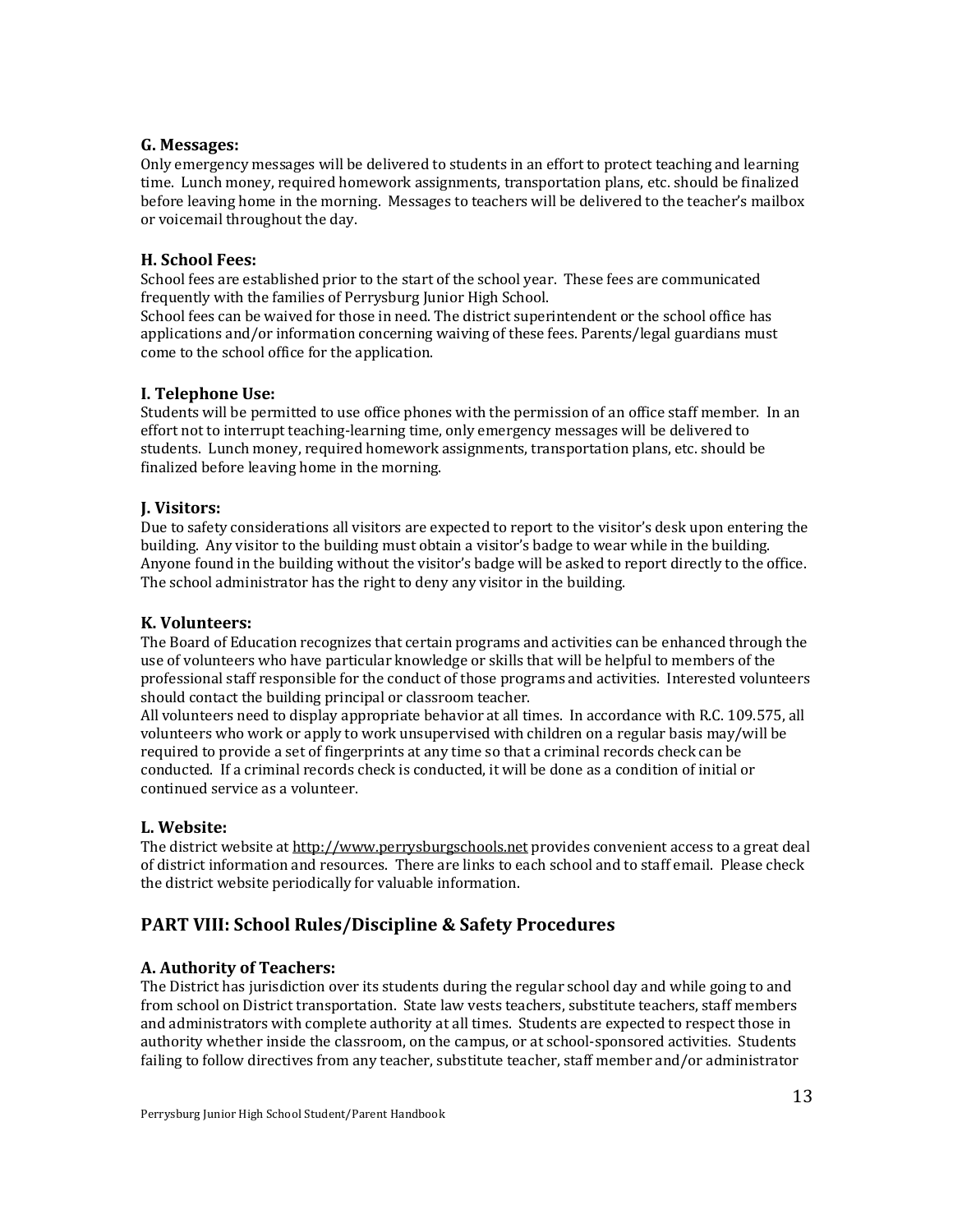will be subject to disciplinary action.

## **B. Building Expectations:**

Our district has been working to create common student expectations across the district. This process has involved combining some of our existing philosophies, practices and committee work with a new philosophy and practices, specifically involving our work with the Olweus Bullying Prevention Program (OBPP) and the work of our District Diversity Committee with the framework of Positive Behavioral Interventions and Supports (PBIS). The intended product is a new "way" of conducting adult behavior to positively influence student behavior. We have titled this new blended philosophy *The Jacket Way*.

All desired student expectations center on three common student descriptors. Specifically, all Perrysburg students are expected to be respectful, responsible and ready. Stakeholders will be introduced to desired student expectations from all of our students from kindergarten through their high school experience in these three areas. Our hope is that this strengthens our ability to promote a positive atmosphere for learning, while also developing behavioral expectations that will help our students transition into contributing citizens in our community.

## **C. Cheating / Academic Dishonesty:**

Plagiarism is the use of another person's original ideas or writing as one's own without giving credit to the true author. Plagiarism will be considered cheating, and the student will be subject to academic disciplinary action that may include loss of credit for the work in question. Furthermore, students contributing to academic dishonesty are also subject to school consequences. Teachers and administration that have reason to believe a student has engaged in cheating or other academic dishonesty will determine the academic penalty to be assessed.

## **D. Child Abuse Reporting:**

Incidents of actual child abuse must be reported as required by law. Each case is then investigated by the Wood County Children's Services Board. Any parent having personal or family difficulties, causing children to be physically or mentally abused or harmed, should request and obtain assistance. 

## **E. Computer Usage:**

Signed computer usage permission agreements are completed at the beginning of each school year stating each child is permitted / not permitted to utilize the computer on / off line. Students are not to tamper with other students' on-line school accounts. Further, students are not to tamper with equipment or network resources. Should this situation occur, parents will be contacted at once and the situation will be dealt with in accordance with our Student Code of Conduct. When using computers in the school setting, students are expected to:

- Access school-appropriate content only.
- 
- Bring their charger and ear buds to school.<br>■ Carry computer and charge in a computer of Carry computer and charge in a computer case.
- Come to school with their device charged.
- **•** Download school-approved apps and extensions only.
- **•** Reference and use *Schoology* and Google regularly.
- Seek permission before taking/sharing pictures or videos of others.
- Use kind language.
- Use only the electronic device they have been given to use.
- Assume responsibility for damages to their device in their possession (per *Perrysburg Schools Laptop Guidelines & Agreements*).

#### **F. Disciplinary Consequences:**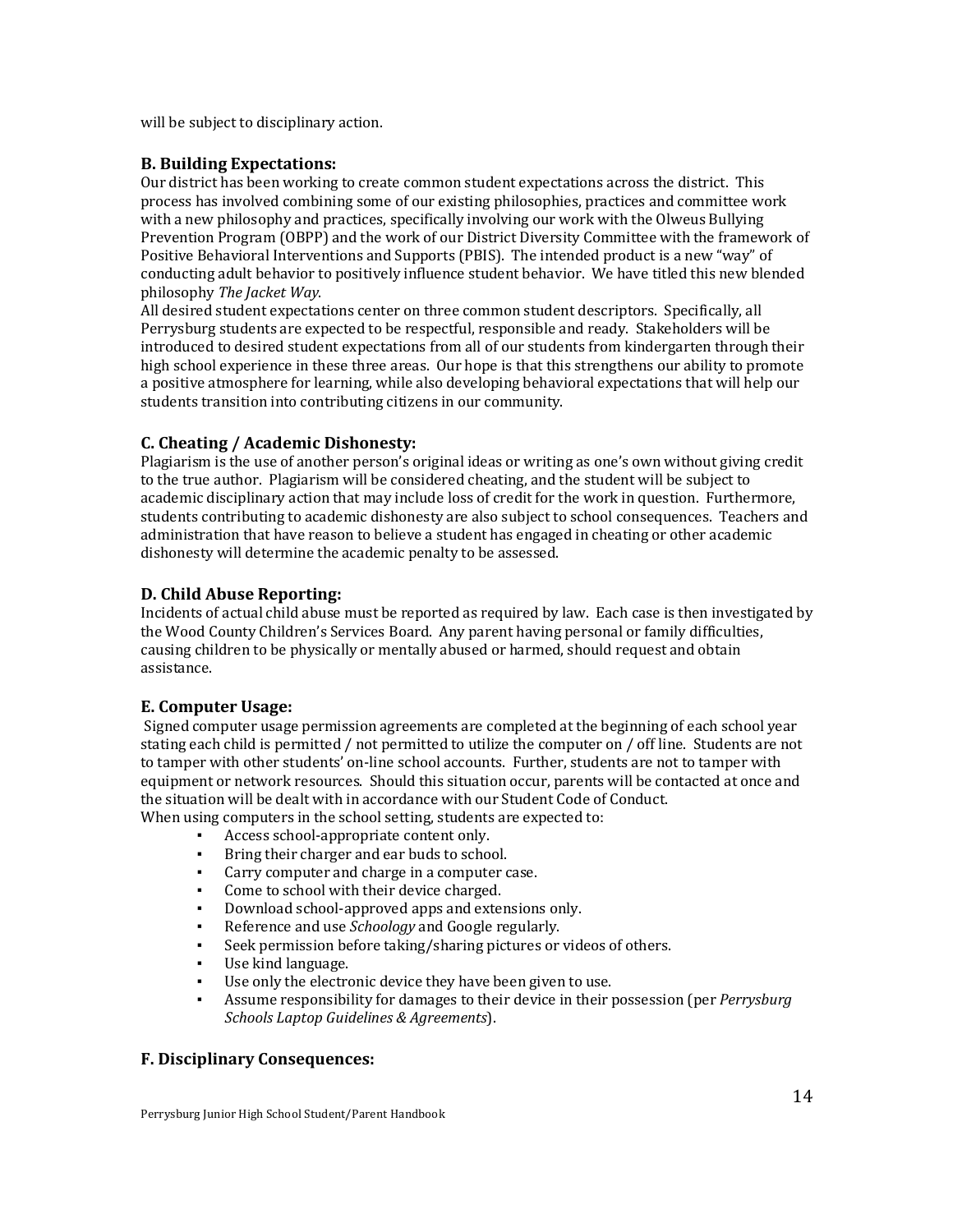#### Progressive Discipline Plan / Behavior Plan

The normal progressive nature of discipline intervention will be followed. Detention or consequences will be based on administrator's discretion. This may include Friday Night School, Alternative Discipline Program, Out-of-School Suspension, and/or other alternative placement settings.

Continuing offenses will be based on administrator's discretion.

\* It is the student's responsibility to show the Behavior Referral Form to their parents and return the Behavior Referral Form the next day to the Main Office, signed by the parent. Failure to do so will result in additional consequences. A violation of any rule may result in disciplinary action, including removal, suspension and/or expulsion.

#### \*\* If school officials determine the offense serious enough, any of the preceding steps may be **bypassed and the next step enforced.**

Our disciplinary consequences include:

#### **Detention**

When a student is assigned an after school detention by an administrator, he/she will spend the assigned time in a designated area under a strict set of rules. This disciplinary option is at the discretion of the building administrator and will be arranged with parents/guardians in advance of when the time is to be served. Some established detention guidelines include:

- Detention is forty-minutes in length.
- **•** Detention will begin promptly five-minutes after the close of school on assigned days.
- · It is the student's responsibility to bring forty-minutes of study/reading materials.
- **•** Failure to serve a detention may result in additional detentions or suspension.
- **•** If a student is absent from school or if school is cancelled, the student should serve the detention the next day back to school.
- Students need to follow all detention rules that are given at the beginning of detention.
- No detentions will be served at any other time, unless arrangements have been made with administration.

#### Friday Night School

When a student is assigned a Friday Night School by an administrator, he/she will spend the assigned time in a designated area under a strict set of rules. This disciplinary option is at the discretion of the building administrator and will be arranged with parents/guardians in advance of when the time is to be served. Some established Friday Night School guidelines include:

- Students will serve a period of time up to two hours.
- Students need to bring two hours of study/reading materials.
- **•** Failure to serve may result in a suspension.
- If student is absent or school is cancelled, the Friday Night School will be rescheduled.
- Student needs to follow all rules that are given at the beginning of the Friday Night School.
- No Friday Night School will be served at any other time unless approved by the administration.
- **•** A Friday Night School can also be recommended by a teacher/team to provide a student the opportunity to complete missing or incomplete assignments. The student is required to have parent approval to attend.

#### Alternative Discipline Program

In an attempt to provide a more constructive program and as an alternative to out-of-school suspension, students who violate the school conduct code/rules may be assigned to the Alternative Discipline Program. This will provide students with an opportunity to receive credit for their academic work while being disciplined. Students who refuse to cooperate with the guidelines of this program will serve their suspensions in the custody of their custodial parent/guardian.

When a student is assigned to in-school reassignment  $(ADP)$  by an administrator, he/she will spend the assigned time in a designated area under a strict set of rules and guidelines, including: Some established ISR guidelines include: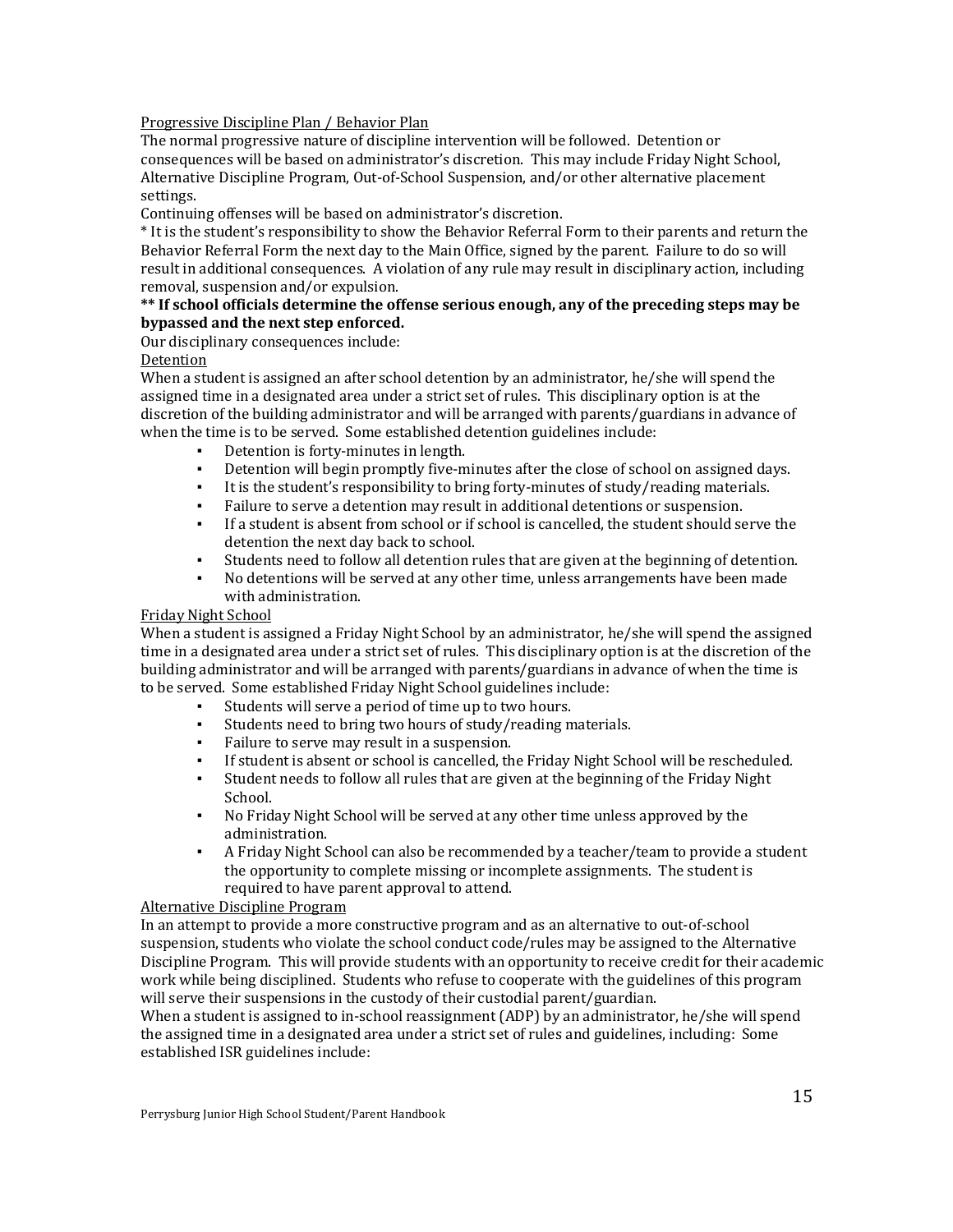- Students will report to their locker and then directly to the Main Office by the start of the school day for a scheduled ADP.
- The ADP monitor will escort the students to the appropriate ADP room where they will be supervised throughout the school day.
- Students must bring books, paper, pencils, pens and other needed materials to the ADP.
- Students are expected to be respectful while assigned to ADP.
- The students' teachers will be notified, and work for the day will be provided.
- Students are expected to complete all assigned work.
- . Students will not use electronic device while assigned to ADP unless the use is directly related to a school assignment.
- Students will eat lunch in the ADP room. They may pack their lunch for the day or a purchase a lunch will be brought to them in the ADP room.
- Any violation of ADP rules may result in additional days of ADP or may result in an "Outof-School" suspension.

#### Suspension

Prior to the suspension of a student, written notice will be given by the superintendent or principal to the student of the intention to suspend, which shall specifically state the reason(s) for the contemplated suspension.

The principal must then provide the student an opportunity to appear at an informal hearing before the principal or the superintendent or designee, to challenge the reason(s) for the intended suspension or to otherwise explain his/her actions. A delay between the time when the written notice has been served and the time of the actual formal hearing need not exist. In the majority of instances, the principal or the superintendent or designee, may informally conduct the hearing by discussing the alleged misconduct with the student minutes after it allegedly occurred.

After the informal hearing has been completed and the principal, superintendent or designee has determined that suspension is necessary, the suspension shall begin immediately. Except in those cases of disruption where the circumstances dictate that one or more students be removed from the school property or activity immediately, no student shall be released from school during the school day without notifying the custodial parent/guardian in person or by telephone.

Within twenty-four (24) hours after the time of the student's suspension, the superintendent or principal shall give written notice of suspension to the student, the custodial parent/guardian, and the appropriate district personnel. This notice shall include the reason(s) for such suspension, the duration of the suspension, and the right of the student, custodial parent/guardian, or representative to appeal such action to the superintendent and/or to the Board of Education. This notice shall further inform the student, custodial parent/guardian or representative of the right to be represented by an attorney at such appeal proceedings.

#### **Expulsion Policy**

Only the superintendent or appointed designee of the superintendent may expel students from school for a period of time as authorized by state law. Prior to expulsion, the superintendent or designee shall give to the student and custodial parent/guardian, or other representative written notice of the intention to expel. Such notice shall specifically state the reason(s) for the contemplated expulsion. The notice will further inform the student and custodial parent/guardian or representative of the time and place of the expulsion hearing, of the opportunity to appear in person before the superintendent or designee to challenge the reason(s) for the intended expulsion, or otherwise explain the student's action.

#### **Removal Policy**

Administration may remove a pupil from curricular or extracurricular activities or from the school premises if the student's presence poses a continuing danger to persons or property or an ongoing threat of disrupting the academic process taking place, either within a classroom or elsewhere on the school premises.

## **G. Drug Free Schools:**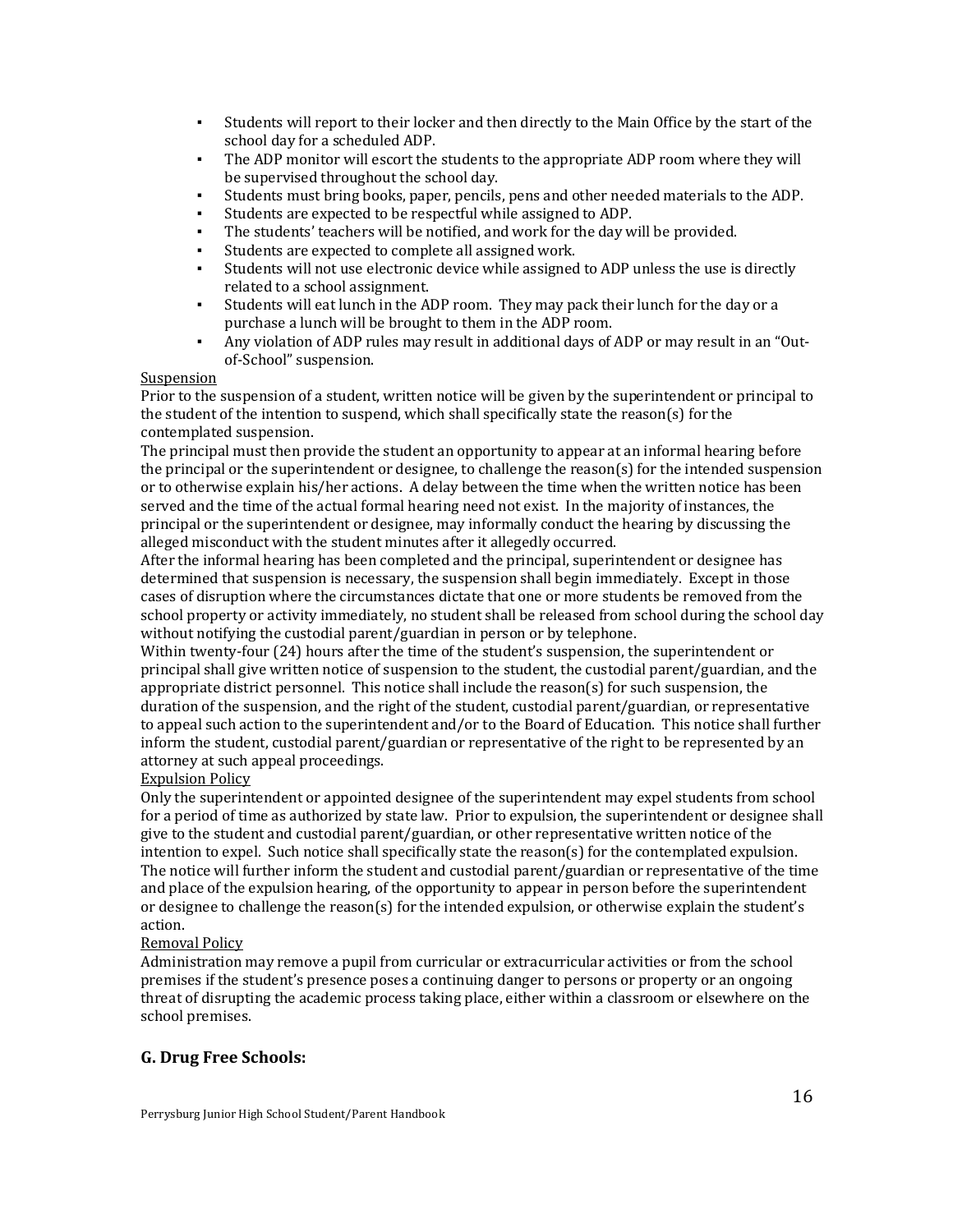In accordance with Federal Law, the Board of Education prohibits the use, possession, concealment, or distribution of drugs by students on school grounds, in school or school-approved vehicles, or at any school-related event. Drugs include any alcoholic beverage, anabolic steroid, dangerous controlled substance as defined by State statute, or any substance that could be considered a "look-alike" controlled substance. Compliance with this policy is mandatory for all students. Any student who violates this policy will be subject to disciplinary action, in accordance with due process as explained in the student handbook, up to and including expulsion from school. When required by State law, the District will also notify law enforcement officials.

The school has a "drug-free zone that extends 1,000 feet beyond the school boundaries as well as to any school activity and transportation. This means that any sale, distribution, or use of drugs, alcohol, steroids, inhalants, or look-alike drugs is prohibited. This prohibition also applies to any types of tobacco/drug-related paraphernalia. The student could be suspended or expelled, and law enforcement officials may be contacted.

The District is concerned about any student who is a victim of alcohol or drug abuse and will facilitate the process by which he/she receives help through programs and services available in the community. Students and their parents contact the school principal or guidance office whenever such help is needed.

## **H. Due Process:**

The Board of Education recognizes that students waive certain constitutional rights regarding their education. Accordingly, the Board has established due process procedures. The Superintendent shall ensure that all members of the staff use the procedures when dealing with students. These procedures may be requested from the school office or found on the district web site at http://www.neola.com/perrysburg-oh/search/policies/po5611.htm.

## **I. Emergency Closings & Delays:**

School closings or delayed openings because of cold or icy weather or hazardous road conditions are announced on local radio and television stations between 5:30am and 7:00am. School closings and delayed openings will be announced on local radio and television stations. Announcements will use the school system's title: Perrysburg Schools. Please do not call the schools, central office, or the radio and television stations. When schools are closed, all PJHS school events that day and evening will be automatically cancelled, unless you are specifically contacted. Further, closings, delays and cancellations will be communicated to parents/legal guardians through utilization of the district's emergency communication system.

#### **J. Emergency Communication System:**

Perrysburg Exempted Schools utilizes an automated emergency communication system that allows school personnel to instantly broadcast information about an emergency situation to parents or guardians. A test message will be sent at the beginning of the school year.

## **K. Emergency Drills:**

In order that students may know how to act quickly and without confusion in emergencies, fire, school safety and tornado drills are held at regular intervals throughout the school year. Teachers will give students instructions after school begins. These instructions must be followed carefully. All students in the building must leave during each fire drill and some school safety drills.

#### **L. FERPA Rights:**

Parents have the right to inspect and review his or her child's education records, the right to seek to amend the records, the right to consent to disclosure of personally identifiable information from the records (except in certain circumstances) and the right to file a complaint with the Office regarding an alleged failure by a school to comply with FERPA: Family Policy Compliance Office, U.S.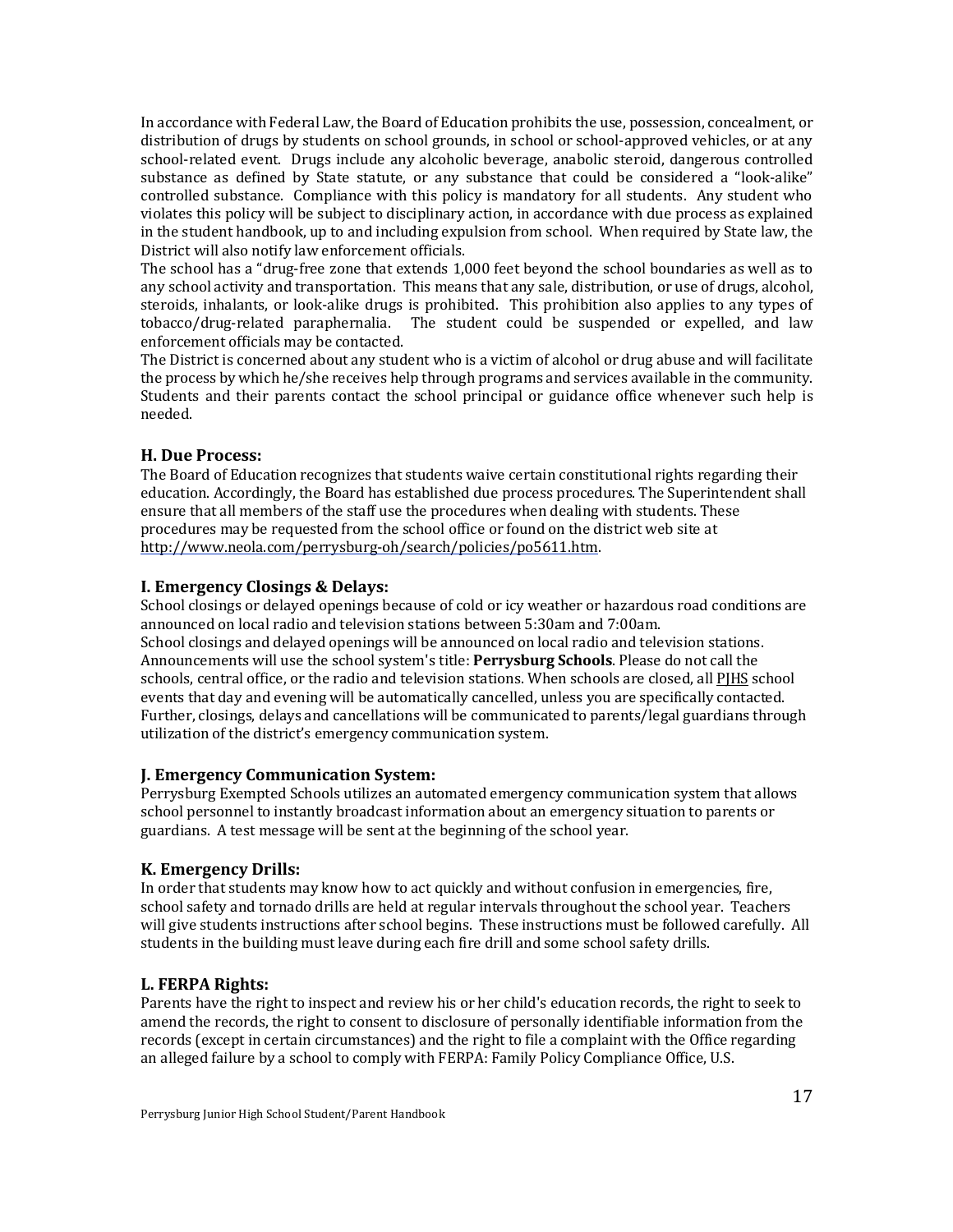Department of Education, 400 Maryland Ave SW, Washington D.C. 20202-5920 Phone: 1-800-USA-LEARN (1-800-872-5327).

## **M. Prohibition Against Harassment, Intimidation & Bullying:**

Harassment, intimidation, or bullying behavior by any student/school personnel in the Perrysburg Exempted Village School District is strictly prohibited, and such conduct may result in disciplinary action, including suspension and/or expulsion from school. "Harassment, intimidation, or bullying", in accordance with House Bill 276, means any intentional written, verbal, graphic or physical act including electronically transmitted acts i.e., Internet, cell phone, personal digital assistant (PDA), or wireless hand-held device, either overt or covert, by a student or group of students toward other students/school personnel with the intent to harass, intimidate, injure, threaten, ridicule, or humiliate. In particular, bullying includes the aforementioned acts occurring more than once. Such behaviors are prohibited on or immediately adjacent to school grounds, at any school-sponsored activity, on school provided transportation, or at any official school bus stop that a reasonable person under the circumstances should know will have the effect of:

- a. Causing mental or physical harm to the other student/school personnel including placing an individual in reasonable fear of physical harm and/or damaging of students' personal property; and,
- b. Is sufficiently severe, persistent, or pervasive that it creates an intimidating, threatening, or abusive educational environment for the other student/school personnel.

Any staff member or student or student's parent/guardian who believes s/he has been or is the victim of aggressive behavior should immediately report the situation to the building principal or assistant principal, or the Superintendent. The student may also report concerns to teachers and other school staff who will be responsible for notifying the appropriate administrator or Board official. 

If the investigation finds an instance of harassment, intimidation, and/or bullying/cyberbullying by an electronic act or otherwise, has occurred, it will result in prompt and appropriate remedial and/or disciplinary action. Retaliation or deliberately making false reports may result in disciplinary action. In addition, Perrysburg Schools offers a Safe School Helpline, a toll-free number that parents, students or community members can use to report any information that threatens our students, faculty or staff. Your name is never asked. 1-800-418-6423 ext. 359.

Please visit www.perrysburgschools.net to read the entire Anti-Harassment Policy & Guideline 5517 and Bullying and Other Forms of Aggressive Behavior Policy & Guideline 5517.01. Click on Parents, then Policy Manual. 

#### **N. Requirements for Secondary Student Athletes:**

Any 7<sup>th</sup>/8<sup>th</sup> grade students who wish to participate in school sponsored OHSAA athletic activities must have the following on file with the school:

- OHSAA Athletic Physical
- Emergency Medical Authorization
- Lindsay's Law Sudden Cardiac Arrest
- Concussion Awareness

All required forms can be found at the Perrysburg Junior High Athletic Department Website, https://www.perrysburgschools.net/AthleticDepartment\_PJH.aspx

## **O. Positive Behavior Intervention and Supports and Limited use of Restraint and Seclusion (Board Policy 5630.01):**

The Board is committed to the District-wide use of Positive Behavior Intervention and Supports ("PBIS") with students. Student Personnel shall work to prevent the need for the use of restraint and/or seclusion. PBIS emphasizes prevention of student behavior problems through the use of nonaversive techniques, which should greatly reduce, if not eliminate, the need to use restraint and/or seclusion.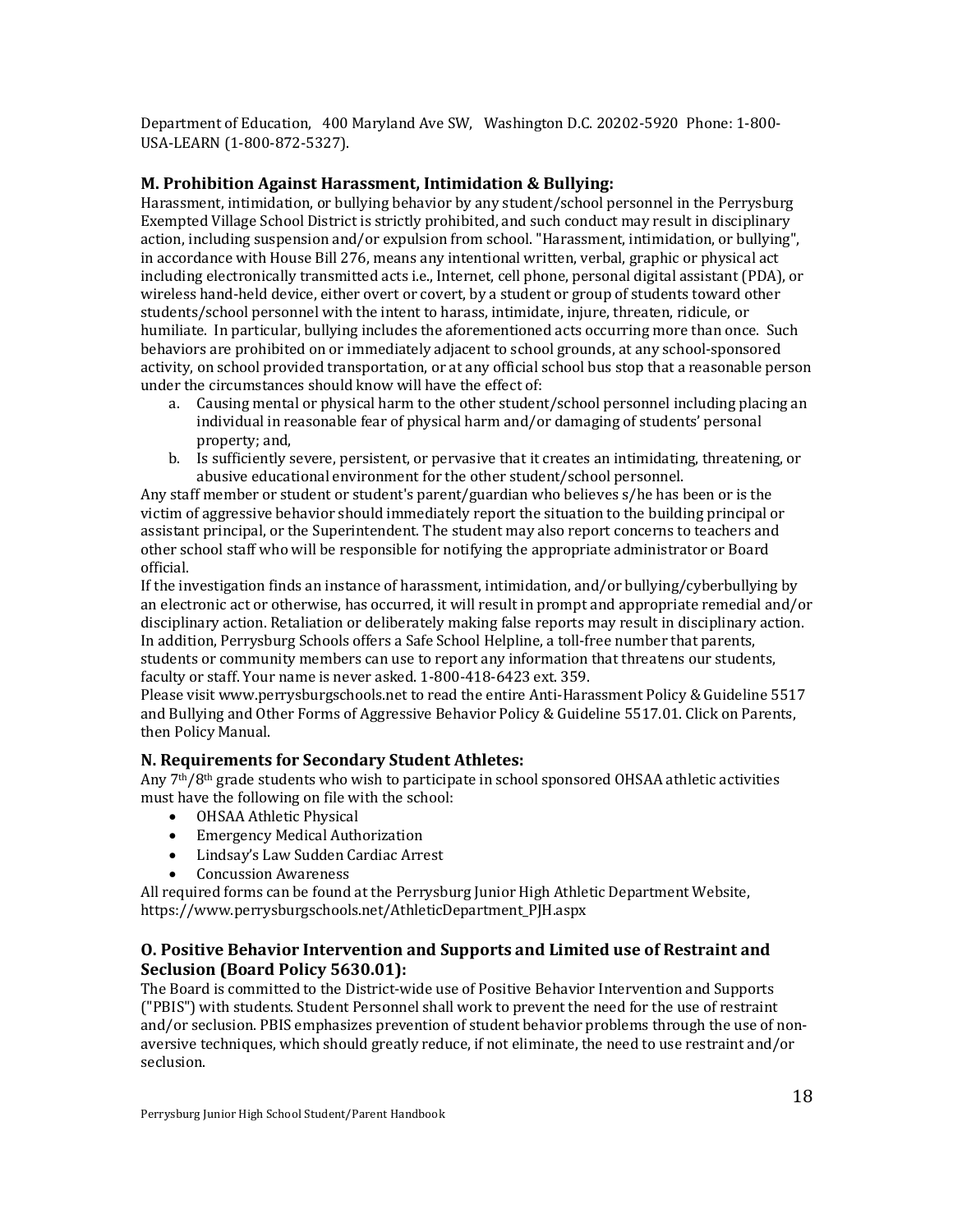Professional staff members and support staff determined appropriate by the Superintendent are permitted to physically restrain and/or seclude a student, but only when there is immediate risk of physical harm to the student and/or others, there is no other safe and effective intervention possible, and the physical restraint or seclusion is used in a manner that is age and developmentally appropriate and protects the safety of all children and adults at school.

All restraint and seclusion shall only be done in accordance with this Policy, which is based on the standards adopted by the State Board of Education regarding the use of student restraint and seclusion.

Training in methods of PBIS and the use of restraint and seclusion will be provided to all professional staff and support staff determined appropriate by the Superintendent. Training will be in accordance with the State's Standards. Only school staff who are trained in permissible seclusion and physical restraint measures shall use such techniques.

Every use of restraint and seclusion shall be documented and reported in accordance with this Policy. To read the full Policy 5630.01 - Positive Behavior Intervention and Supports and Limited use of Restraint and Seclusion, please visit this direct link http://www.neola.com/perrysburgoh/search/policies/po5630.01.htm or our web site under Parents and click on Policy Manual.

## **P. Prohibition from Extra-Curricular Activities:**

Participation in extra-curricular activities, including interscholastic sports, is a privilege and not a right. Therefore, the Board of Education authorizes the Superintendent, principals and assistant principals and other authorized personnel employed by the District to supervise or coach a student activity program to prohibit a student from participating in any particular or all extra-curricular activities of the District for offenses or violations of the Student Code of Conduct/Student Discipline Code for a period not to exceed the remainder of the school year in which the offense or violation took place. In addition, student athletes are further subject to the Co-Curricular Code of Conduct and may be prohibited from participating in all or part of any interscholastic sport for violations therein. Students prohibited from participation in all or parts of any extra-curricular activity are not entitled to further notice, hearing or appeal rights.

#### **Q. Responsibility for Textbooks/Workbooks:**

The Perrysburg Board of Education provides all textbooks for students. The classroom teacher issues books to each pupil. The students are held responsible for the proper care of these books. Reasonable damage is expected as a result of daily use. Loss or unreasonable damage to books will result in a charge anytime during the year.

#### **R. Safe School Ordinance:**

In March of 1984, the city of Perrysburg enacted a Safe School Ordinance that provides the following:

- No person shall knowingly cause or attempt to cause physical harm to a school administrator, schoolteacher, student, person in charge of a class of students, or any employee of a school while in the performance of their duties.
- No person shall knowingly disrupt, disturb, or interfere with the teaching of any class of students in a school
- No person shall knowingly disrupt disturb, or interfere with any activity conducted in a school building or upon the grounds of such school.
- No person shall knowingly cause a school administrator, school teacher, students, persons in charge of students, students or any employee of the school to believe that the offender will cause physical harm to the person or property of such person.
- · Violation of any of the provisions of this section is guilty of assault in the schools, a misdemeanor of the first degree. Consequence shall be provided in Section 698.002 of Codified Ordinances.

## **S. Search and Seizure:**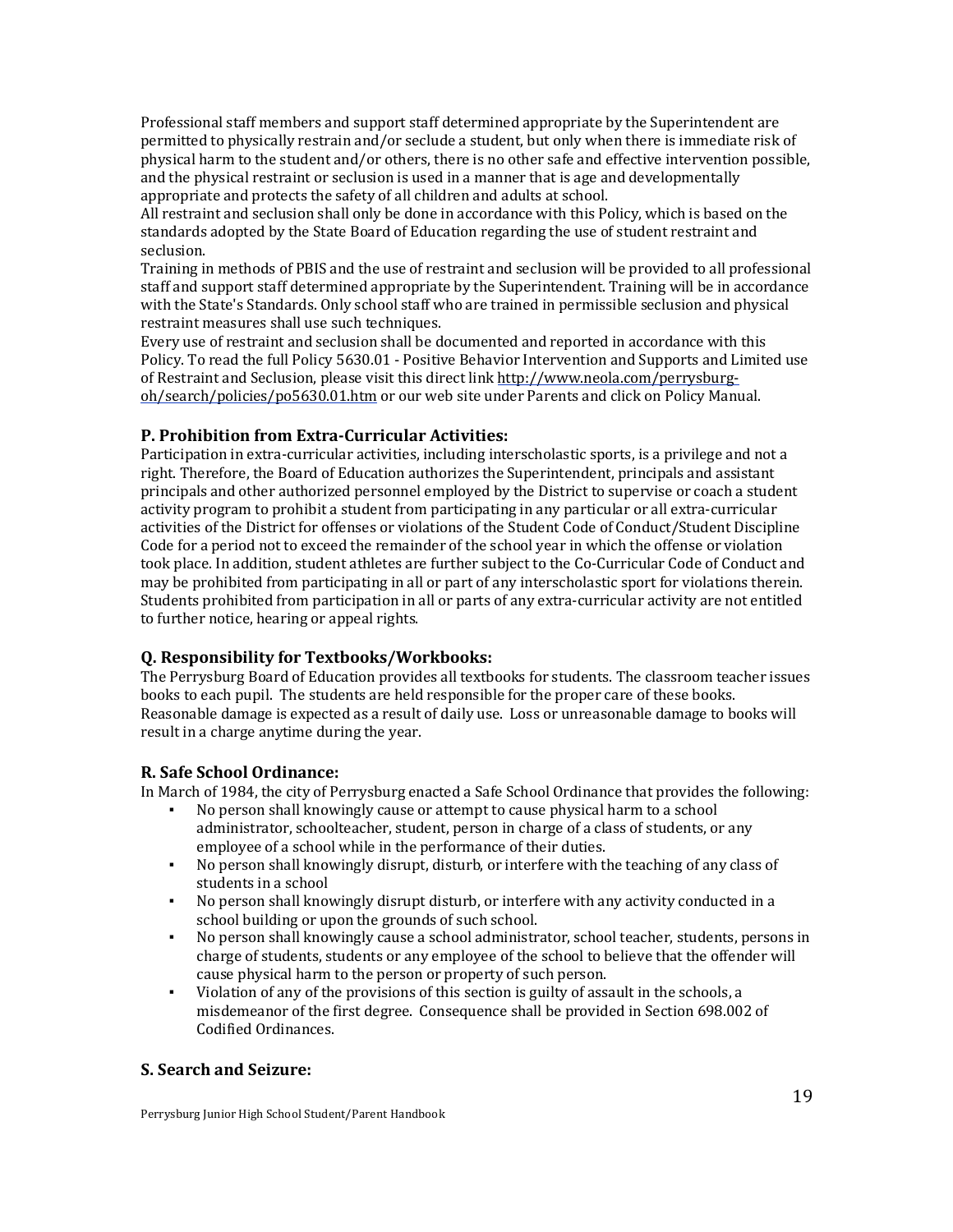Members of the school staff may conduct a general search of school property at any time. Perrysburg school authorities maintain the right to request a search of students or of students' lockers and seize items that can be used to disrupt or endanger the health and welfare of other students within the school. Parents will be contacted in situations where students are believed or found to be in possession of such items. Students who bring their own devices to school are subject to a search if reasonable suspicion arises that the device contains evidence of a violation of school policy or the law.

# **T. Student Code of Conduct:**

This Student Code of Conduct is adopted by the Board of Education of the Perrysburg Exempted Village School District pursuant to R.C. 3313.661 and

R.C. 3313.662.

Any student engaging in the types of conduct either specifically or generally like the conduct listed below is subject to expulsion, suspension, emergency suspension, removal, or permanent exclusion from curricular or extra-curricular activities pursuant to R.C. 3313.661 and R.C. 3313.662. This code applies to student conduct on school property, or while in the control or custody of the School District, regardless of whether on or off school premises, or at a school-related activity, regardless of location.

The types of conduct prohibited by this code are as follows:

A. Disruptive/Insubordinate:

- 1. Tardiness.
- 2. Truancy.
- 3. Skipping class.
- 4. Inappropriate public display of affection.
- 5. Dressing or appearing in a fashion deemed inappropriate, including but not limited to that which either  $(1)$  interferes with the student's safety, health, or welfare, or that of other students, or (2) causes disruption or directly interferes with the educational process, or (3) is not in accordance with the vocational requirements of a specific program.
- 6. Failure to comply with rules or directions of teacher, student teachers, aides, bus drivers, principals, or other authorized personnel.
- 7. Any infraction or refusal to comply with the rules and regulations of the school.
- 8. Persistent disobedience, insubordination, or other misconduct pertaining to any rules or regulations governing student conduct.
- 9. Stealing, causing damage to, or destroying school property or private property on school premises or private or public property on school premises.
- 10. Failure to comply with minimum personal grooming guidelines as established by students, teachers, and administrators.
- 11. Refusal or failure to comply with State or local attendance laws.
- B. Disorderly:
	- 1. Illegal or unauthorized entry to school facilities.
	- 2. Forgery or falsification of school-related information or documents, or information on correspondence directed to the school.
	- 3. Academic misconduct, including but not limited to, cheating, plagiarism, and transmission of unauthorized academic information.
	- 4. Copywriting infringement and unauthorized copying.
	- 5. Subject to lawful exercise of First Amendment Rights, participation in any activity or conduct which substantially disrupts or materially interferes with or is likely to disrupt or interfere with any school function, activity or purpose, or that creates a reasonable likelihood of interference with the health, safety or well-being of the rights of other students.
	- 6. Smoking, possession, or use of tobacco products., e-cigarettes.
	- 7. Gambling.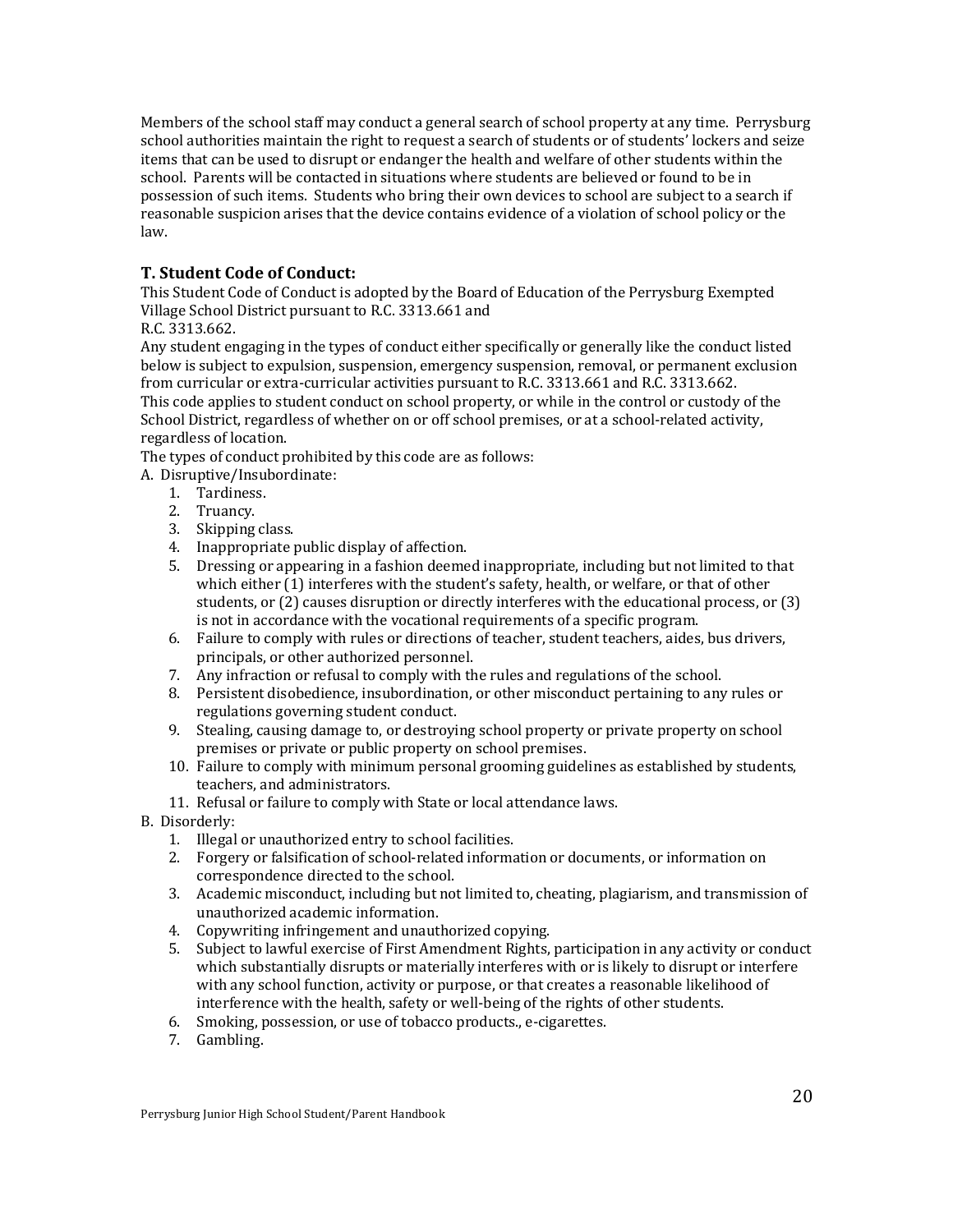- 8. Use or display of obscenity or profanity, including but not limited to obscene gestures, signs, pictures, publication or partial phrases that can be implied to be obscene.
- 9. Damage or destruction of property belonging to a school employee or anyone connected with the school district, whether on or off school premises.
- 10. Causing or attempting to cause damage to the property of another public or private school on that school's premises.
- 11. Improper use of vehicles.
- 12. Loitering at any time on school grounds, in buildings, or adjacent properties.
- 13. Sale or trade of merchandise or products without prior administrative approval.

C. Engage in any Conduct that is Violent or Endangers the Safety, Morals, Health or Welfare of Self and/or Others:

- 1. Causing or attempting to cause physical injury to any student, teacher, other school employee, or any other individual.
- 2. Fighting.
- 3. Threatening or intimidating any student, teacher, other school employee or any individual by written, verbal, or gesture means.
- 4. Hazing.
- 5. Interfering with school purposes or with the ordinary operation of the school by using, threatening to use, aiding or abetting other persons to use violence, force, coercion, threats, intimidation, fear or disruptive means.
- 6. Possessing, using, transmitting or concealing any object that might be considered a dangerous weapon or instrument of violence, or any violence of Board policy on dangerous weapons in school.
- 7. Possessing, using, selling, buying, transmitting, secreting, or evidence of consumption of any alcoholic beverage, narcotic, or hallucinogenic drug, marijuana, barbiturate, amphetamine, inhalant, paraphernalia, controlled, or counterfeit controlled substance, or any other intoxicant or illegal drug.
- 8. Engaging in any act that frightens, degrades, disgraces or tends to frighten, degrade, or disgrace any person by a gesture, a written, or a verbal means during any period of time when the student is properly under the authority of school personnel.
- 9. Any conduct which violates local, state, or federal law.
- D. Technology:
	- 1. Deletion of computer files or knowingly introducing computer viruses.
	- 2. Unauthorized entry into school computers, sites or information databases.
	- 3. Improper or inappropriate use of school computers.
	- 4. Accessing unauthorized or inappropriate sites.
	- 5. Possession of software that can facilitate other offenses or attempting to get by the proxy (filter).
	- 6. Get by the proxy (Federally mandated filter).
	- 7. Attempting to access or interrupt district services.
	- 8. Theft or access to programs that constitute criminal activity.

## **U. Student Dress Code:**

The Perrysburg Board of Education believes the primary function of the school is to educate students of the district, and the major responsibility for the appearance of the students rests with the parents. The school shall enact those rules necessary to maintain the health and safety of the students and ensure an atmosphere of decency in which the educational function can be carried out. The Student Dress Code applies to ALL school functions:

- **•** Shoes must be worn at all times.
- **•** Hats may not be worn in the building during school hours unless it is a designated school spirit day. Hooded sweatshirts are allowed, but the hood must be worn down.
- Coats should not be worn to class. All hats and coats should be kept in the student locker.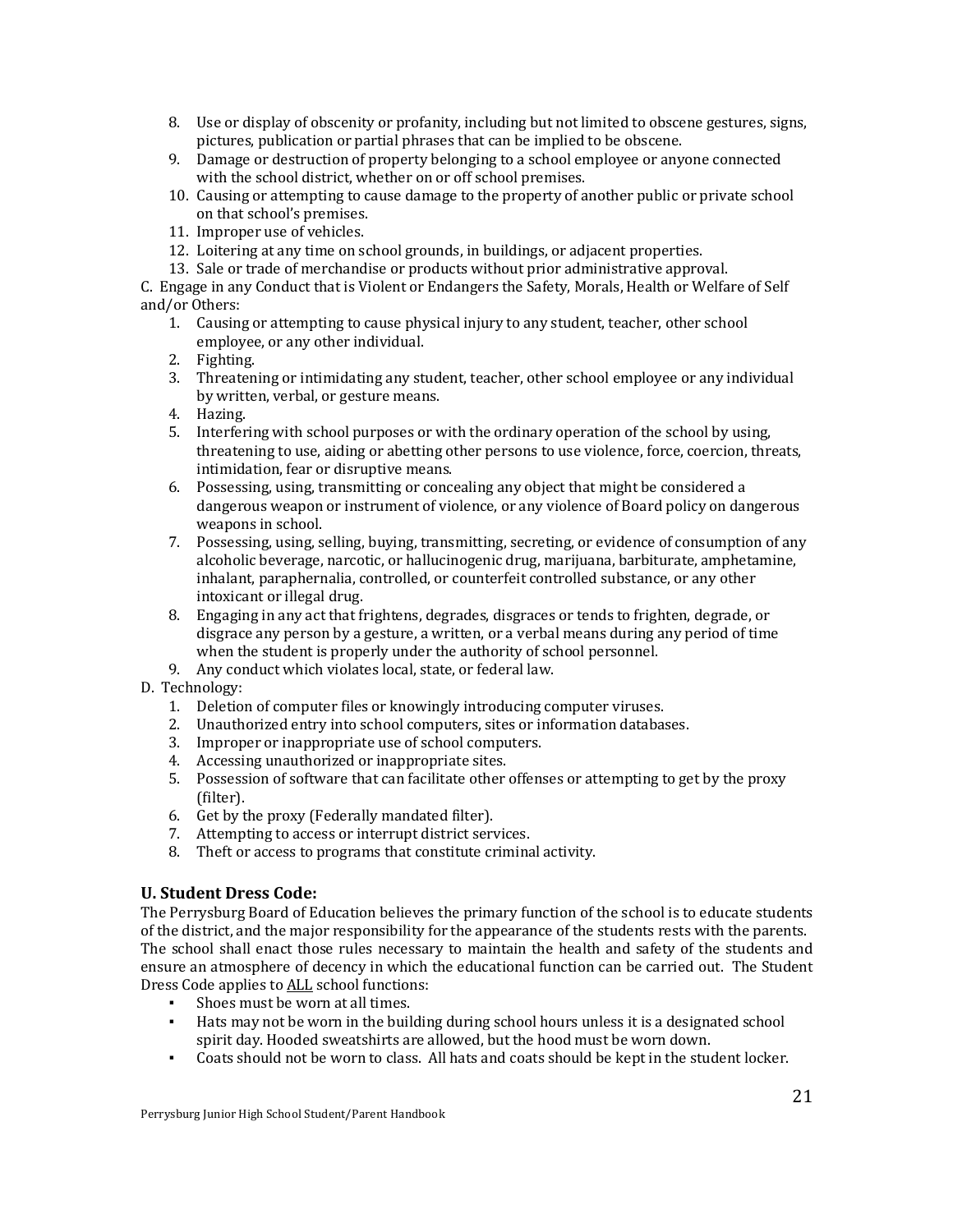- Students' dress/appearance, including length, style, and skin exposure should be appropriate for a junior high educational setting. Shirts/tops should not be low cut or revealing. Pants and jeans should be worn at the waist without sagging. No undergarments should show at any time.
- Clothing with offensive language, graphics, and drug, alcohol or tobacco related references will not be permitted.
- No costume clothing permitted unless it is a designated school spirit day.
- **•** Large purses, drawstring bags and book bags are to be kept in the student's locker throughout the school day. Students are permitted to carry gym bags to and from Physical Education class. Gym bags must be put in the student's locker after class.

Student may be asked to contact a parent to bring in appropriate clothes. If the parent is unavailable, the student may be required to change into school provided clothing.

## **V. Weapons:**

A weapon includes, but is not limited to, conventional objects like guns, pellet guns, knives, red-dot laser pointers, or club-type implements. It may also include any toy that is presented as a real weapon or reacted to as a real weapon or an object converted from its original use to an object used to threaten or injure another. This includes, but is not limited to, padlocks, pens, pencils, chairs, jewelry and so forth, etc. Criminal charges may be filed for this violation.

Possession of a weapon will subject a student to immediate removal from classes/school for the remainder of the school day, contacting the civil authorities, and legal guardian. Possession of a weapon will result in suspension/permanent expulsion.

# **PART IX: Lunch**

## **A. Cafeteria Expectations:**

Students are expected to:

- Report to lunch on time. Unnecessary tardiness will be unexcused.
- $\cdot$  Follow the directions of all teachers/adults supervising the cafeteria.
- Be orderly while waiting in a lunch line to be served. No cutting in line. Students should also not carry personal belongings with them in the lunch line.
- **•** Understand that non-school issued electronic devices are **not** permitted in the cafeteria during lunch.
- Choose only one table to sit at during a given lunch period and are not permitted to save seats for others.
- Keep their eating areas neat and are to conduct themselves in the same manner as they would when eating at a table at home. This includes being respectful of others' food and belongings.
- Use appropriate voice level for conversational speaking. No yelling.
- Take their trays to the tray return area and place their refuse in trash cans before leaving the cafeteria.
- **•** Utilize the restrooms available off of the cafeteria.
- Wait for an adult to dismiss their table at the end of the lunch period.

## **B. Free and Reduced Lunches:**

Free and reduced priced lunches are available to students who qualify and meet the eligibility guidelines. To be considered for free and reduced lunches from the start of the school year, a new application must be completed within fifteen days of school. Applications are found on the school website, each school office or cafeteria. Applications are accepted any time during the school year. The free and reduced information is kept confidential.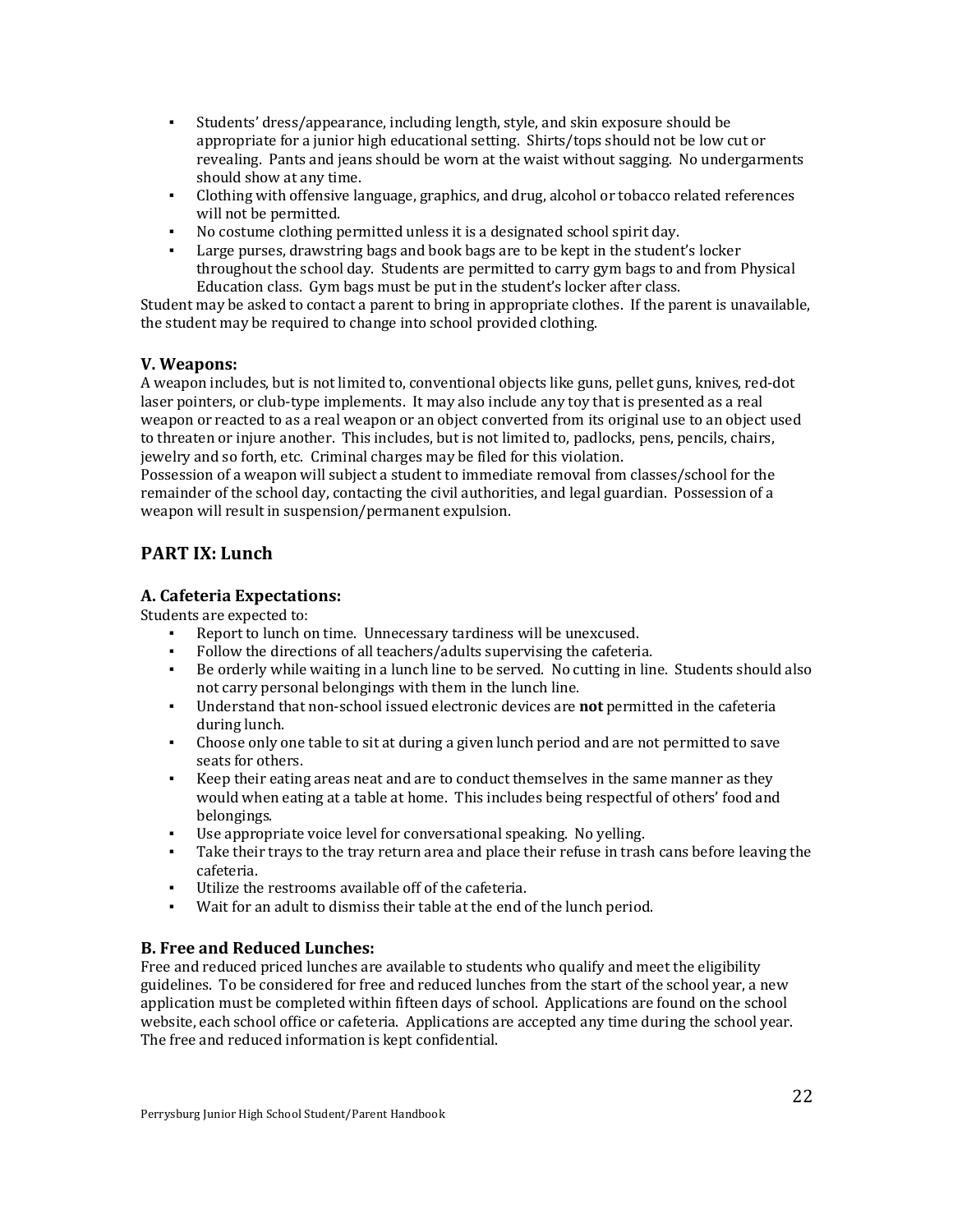Foster and homeless children and families on food stamps automatically qualify for free lunch once an application is received and approved by the Child Nutrition Department.

## **C. Lunch Payment:**

Perrysburg Schools Food Service Program uses a computerized lunch program system. This convenient system allows parents to prepay for lunches in any amount on their child's lunch account. The cafeterias accept cash or check payments; make certain that your child's name and PIN number is in the memo section of any check sent to school or on the outside envelope if sending cash. Parents may also use the secure on-line payment system called "PayForIt.net." The benefits of PayforIt are the ability to request activity reports, check lunch balances or e-mail reminders when funds are low. The benefits are available without processing an on-line payment transaction. Please call or e-mail the Child Nutrition Department if you need your child's 9-digit student ID number. Procedure for the Collection and Payment for Charged Meals - Administrative Guideline 8500D – may be accessed

at http://www.boarddocs.com/oh/perrysburg/Board.nsf/goto?open&id=B5GHSQ49BFA6

## **D. Lunch Program:**

Perrysburg School District participates in the National School Lunch Program. Over the course of a one-week period, the school lunch menus are developed to provide children with approximately onethird of the Recommended Dietary Allowances.

Lunch choices vary day by day (three meal options everyday), but always consist of an entrée, a variety of fruits and vegetables and milk. We strive to offer lunches and snacks that are appealing, acceptable, appetizing and healthy for young adults.

The cafeteria is not a place for sharing food. We also encourage not bring or consume restaurant fast foods during lunch times.

# **PART X: Other**

#### **A. Activities:**

Perrysburg Junior High School has many activities in which a student may participate. Students are encouraged to become active in the total school program. While our school has many traditional activities, we also have activities that are created for specific targeted populations. Offerings for student involvement will be advertised to students as their activity periods begin. Each student participating in a school activity will be informed of the proper behavior both in and out of school expected by that activity advisor. Athletes and parents must sign and adhere to the Perrysburg Schools Code of Conduct for extra-curricular activities. Students who fail to abide by the school's standards in that activity will not be allowed further participation. Parents will be informed prior to dismissal from any school activity.

#### **Student Fundraising**

Students participating in school-sponsored groups and activities may solicit funds from other students, staff members, and members of the community in accordance with school guidelines.

The following general rules apply to all fund-raisers:

- Students involved in the fundraiser must not interfere with students
- participating in other activities when soliciting funds.
- Students may not participate in a fundraising activity for a group in which they
- are not members without the approval of the students' counselor.
- Students may not participate in fundraising activities off school property without proper supervision by approved staff or other adults.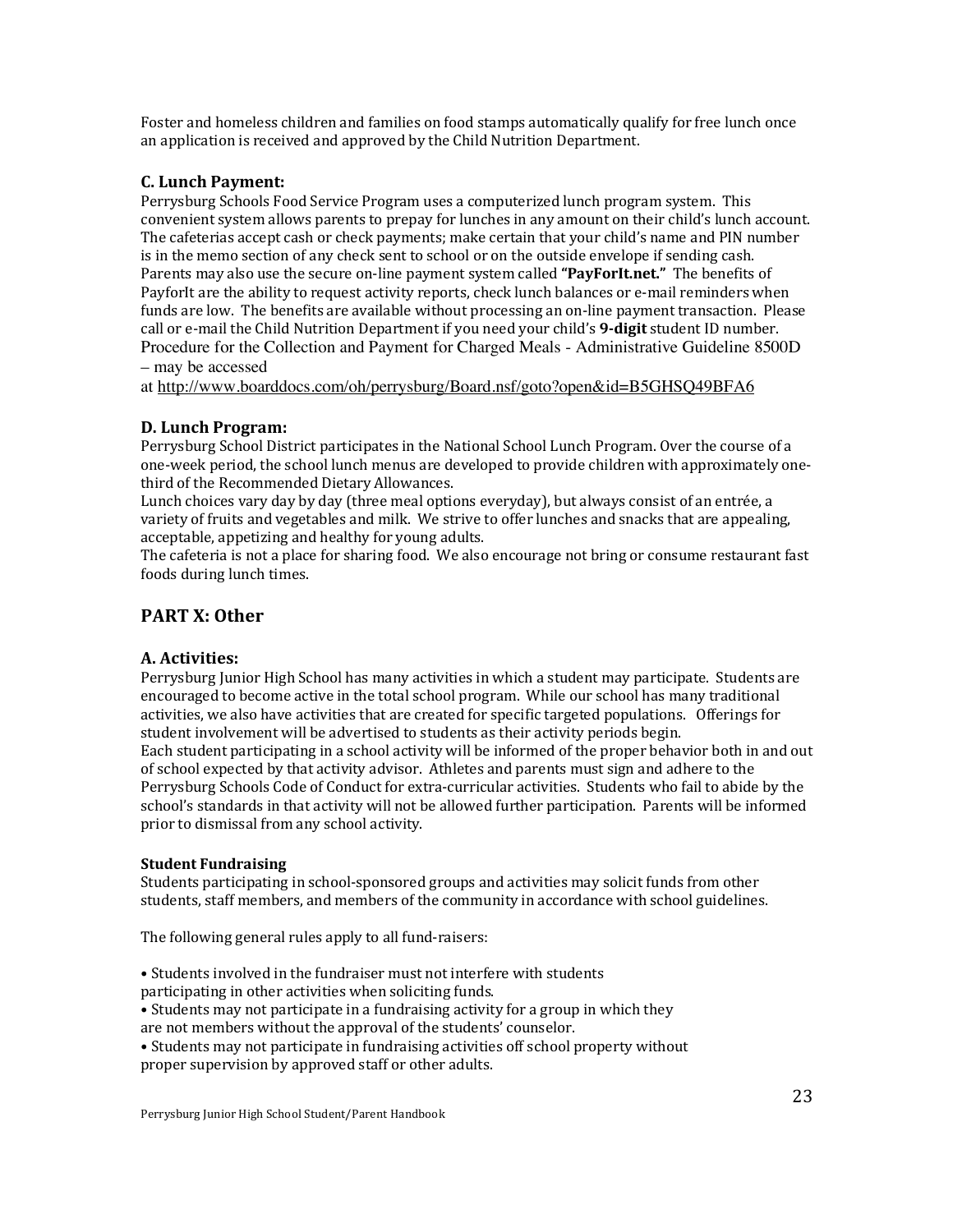• Students may not engage in house-to-house canvassing for any fundraising activity.

• Students may not participate in a fundraising activity conducted by a parent group, booster club, or community organization on school property without the approval of the Principal.

Students may not sell any item or service in school without the prior approval of the Principal. Violation of this policy may lead to disciplinary action.

## **B. Safer Ohio Tip Line and Crisis Text Line:**

Perrysburg Schools utilizes the Safer Ohio School Tip Line. This is a free service that accepts calls and texts 24/7. The tip line allows students, parents, guardians, school administrators and employees to anonymously share information with school officials and law enforcement about threats to safety. The tip line number is **844-723-3764**.

Another resource is the Crisis Text Line. By texting the keyword "4hope" to 741 741, you will be connected to a trained Crisis Counselor within 5 minutes. Any person may need help in coping with a stressful situation. Reach out by text to communicate with someone trained to listen and respond in a method that is private, secure and confidential. The Crisis Text Line is a free, confidential service available 24/7 via text on mobile devices. Data usage while texting Crisis Text Line is free and the number will not appear on a phone bill with the mobile service carrier. People of all ages may use the Crisis Text Line.

#### **C. Assemblies:**

A student's conduct in assemblies must meet the same standards as in the classroom, and will be subject to disciplinary action for failure to follow the Student Code of Conduct.

#### **D. Electronic Devices:**

An "electronic device" includes any wireless communication devices that emit an audible signal, vibrate, display a message or otherwise summon or deliver a communication to the possessor. Students may use EDs before and after school, during after school/extra curricular activities and at school-related functions as long as they do not create a distraction, disruption or otherwise interfere with the educational environment. Devices are to remain inaudible at all times during the school day; ringers must be silenced, headphones must be used as needed and students are not to talk on the phone.

Students may not use EDs on school property or at a school-sponsored activity to access the District's network, unless a guest account is available.

Distracting behavior that creates an unsafe environment will not be tolerated. Students are prohibited from using EDs to capture, record or transmit the words (i.e. audio) and/or images (i.e. pictures/video) of any student, staff member or other person in the school or while attending a school-related activity, without express prior notice and explicit consent for the capture, recording or transmission of such words or images. Students are prohibited from using an ED in any way that might reasonably create in the mind of another person an impression of being threatened, humiliated, harassed, embarrassed or intimidated.

EDs, including but not limited to those with cameras, may not be possessed, activated or utilized at any time in any school situation where a reasonable expectation of personal privacy exists. These locations and circumstances include but are not limited to locker rooms, shower facilities, restrooms and any other areas where students or others may change clothes or be in any stage or degree of disrobing or changing clothes.

Students may use EDs for an educational or instructional purpose (e.g. taking notes, recording a class lecture, writing papers) with the teacher's permission and supervision. Teachers may permit student use of EDs in their classrooms as they feel it is appropriate.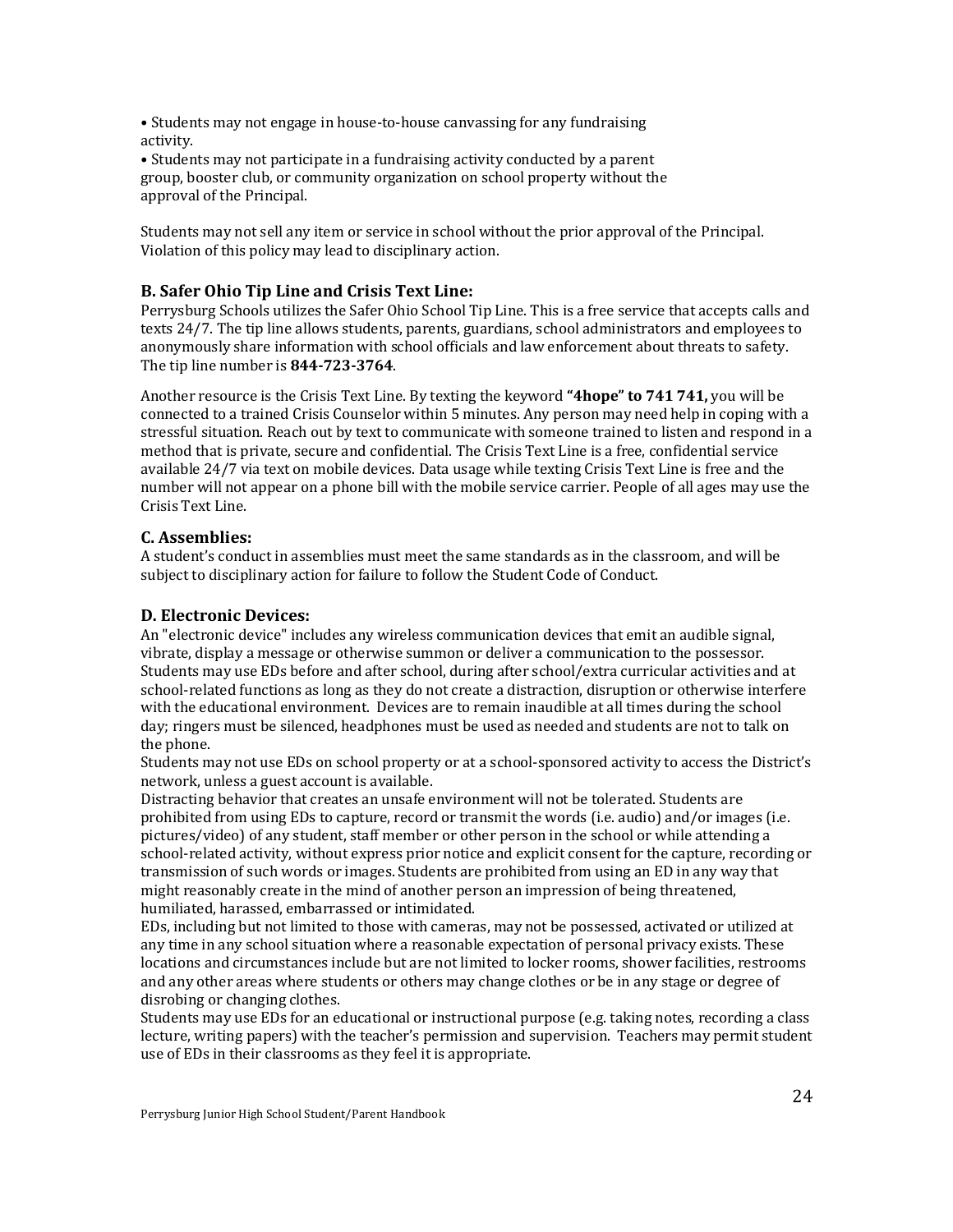Violations of this policy may result in disciplinary action and/or confiscation of the ED. The building principal may also refer the matter to law enforcement if the violation involves an illegal activity (e.g. child pornography).

#### **Technology use in School**

Parents, guardians and students are expressly prohibited from using covert means to listen-in or make a recording (audio or video) of any meeting or activity at school. This includes placing recording devices, or other devices with one- or two-way audio communication technology (i.e., technology that allows a person off-site to listen to live conversations and sounds taking place in the location where the device is located), within a student's book bag or on the student's person without express written consent of Sara Stockwell, Ed.S., Director of Student Services and Well Being, 419-874-9131, extension 2155, sstockwell@perrysburgschools.net. (PEVS Policy 2461 - Recording of District Meetings involving Students and/or Parents)

#### Students are personally and solely responsible for the care and security of their EDs. While not in use, electronic devices at the junior high are to be powered off and stored in their **lockers.**

The Board assumes no responsibility for theft, loss, damage or vandalism to EDs brought onto its property, or the unauthorized use of such devices.

Please visit www.perrysburgschools.net to read the entire Electronic Devices Policy 5136. Click on Parents, then Policy Manual.

\* Red-dot laser pointers will be considered electronic devices (if pointed directly at a person, it will be considered a weapon.)

Electronic device infractions will be addressed by:

- **•** First Referral Conference warning, parent notification, item confiscated, and student must pick it up from the office after school.
- Second Referral Detention, parent notification, item confiscated, and student must pick it up from the office after school.
- **•** Third Referral Friday Night School or In-School Reassignment, parent notification, item confiscated, and parent must pick it up from the office after school.
- **•** Fourth Referral Consequences based on administrator's discretion.

#### **E. Elevator:**

Only students who have been granted specific permission by the administration may ride the elevator. Any student who enters the elevator without this permission will receive a disciplinary referral.

#### **F. Gifted Identification:**

The Perrysburg Board of Education has a district policy for the identification of gifted students. Parent brochures explaining the gifted identification procedures are available in the office of each of our school buildings and will be provided upon request. Further, information can be accessed via the district website.

#### **G. Grading:**

The Board of Education recognizes that a system of grading student achievement can help the student, teachers, and parents to assess better how well the student is achieving the goals of the District's program.

Grading shall be that system of measuring and recording student progress and achievement, which enables the student, parents, and teachers to:

A. Learn the student's strengths and weaknesses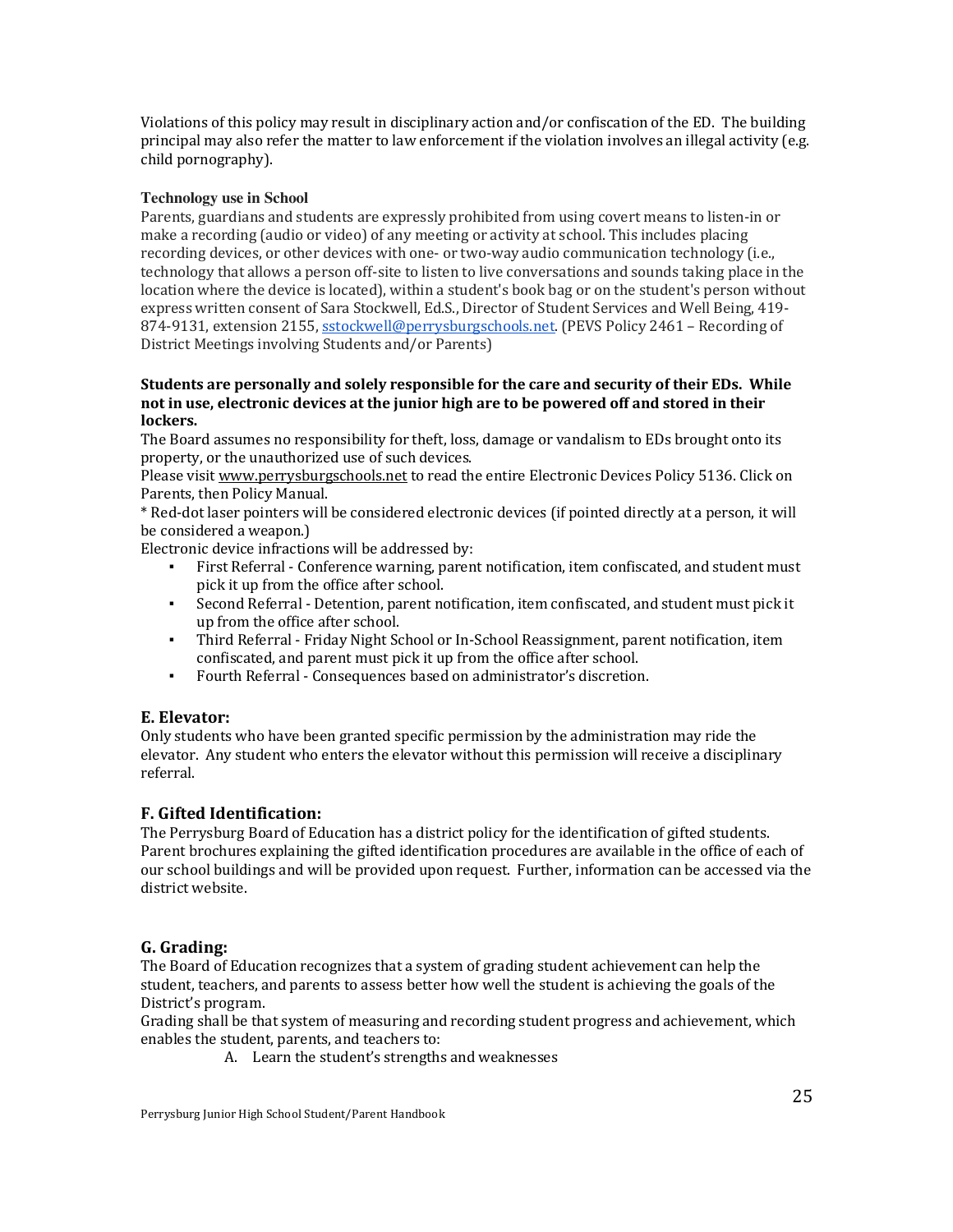- B. Plan an educational future for the student in the areas of the greatest potential for success
- C. Know where remedial work is required.

Such grades shall indicate the students' progress against both their own potential for achievement and the achievements of others in their class as appropriate to the grade level and subject matter.

## **H. Grading Scale:**

Teachers may use a variety of methods to arrive at their evaluation of the student's performance in the classroom depending on the unique circumstances in the particular course. For those teachers who use a percentage of work completed and/or correct to arrive at a grade, the following scale is to be used:

|                | 96-100 | C  | 74-77    |
|----------------|--------|----|----------|
|                | 92-95  | C- | 70-73    |
| $B+$           | 89-91  | D+ | 67-69    |
| B              | 86-88  | D  | 64-66    |
| B-             | 82-85  | D- | 61-63    |
| r <sub>+</sub> | 78-81  | F  | Below 61 |

## **I. School Counselors:**

Perrysburg Junior High School has two school guidance counselors available to guide students toward success in the areas of academic achievement, personal and social development and college and career awareness. School counselors' work to develop school-based guidance and counseling programs that best meet the needs of students at their schools. Guidance and counseling services are generally provided through classroom guidance and small group lessons emphasizing academic excellence, relationships, peer pressure, bully prevention and virtues. School counselors also coordinate services with other campus professionals, elementary crisis counselors and community resource personnel to meet the needs of students at risk. All school counselors abide by the state professional code of ethics. Guidance and counseling services are available to any student unless specifically prohibited by written request from a parent or legal guardian. Parents and legal guardians with any questions regarding guidance and counseling services or guidance curriculum are encouraged to contact the school guidance counselor's office.

## **J. Lockers:**

The lockers are the property of the school, and the school maintains control of the lockers and other school property at all times. Lockers and other school property may be subject to inspection and/or search at any time whether or not the student assigned to the locker is present. Students may not change from their assigned locker without permission from a teacher and/or principal. Students should not share locker combinations. The school is not responsible for lost or damaged items. Students are responsible for the purchase of their own lock for their locker. The lock is required to be purchased from the school.

## **K. Lost and Found Area:**

A lost and found area is located in our school. Labeling each item with the child's first and last name helps reduce the number of lost items. Students should know where lost items are kept and check for lost personal articles. All unclaimed items will be given to a charitable organization periodically throughout the school year.

## **L. Pesticide Application:**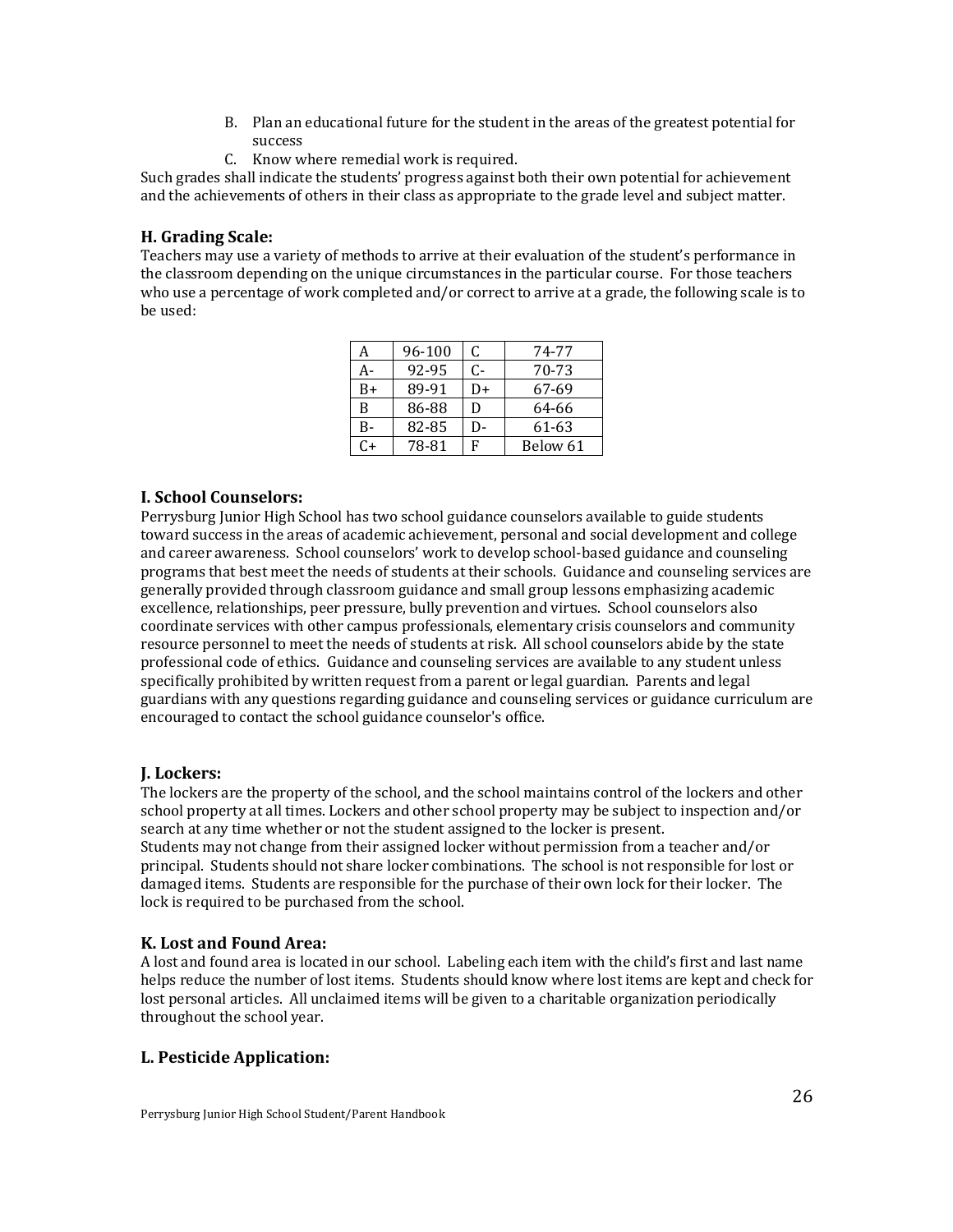Pesticides may periodically be applied to school property. Parents, adult students and employees have the right to request prior notification of such pesticide applications by using Form 8431 F5. In the case of an emergency, pesticides may be applied in classroom buildings without prior notice, but those who request notification will be notified of the emergency application as soon as possible after it occurs. Prior notification will not be given for lawn applications.

#### **M. Procedures for Inspection of Instructional Materials:**

A member of the public may make a request to inspect instructional materials by completing Form 9130 F3 and submitted it to the Superintendent. Upon receipt, the Superintendent/designee will contact the person making the request within five (5) days to schedule an appointment to review and inspect the material indicated. If, upon inspection and review, the person would like to file a complaint about the instructional materials, the person shall follow the complaint procedures outlined in Policy 9130 and Administrative Guideline 9130.

## **N. Public Records:**

The School District's public records are available for public inspection and/or copying in accordance with State law. Requests to inspect and/or obtain copies of public records shall be submitted to the Treasurer. A request must at least identify the records requested with sufficient clarity to allow the District to identify, retrieve and review the records. If it is not clear what records are being sought, the Treasurer shall contact the requester for clarification. The District may ask the requester's identity and the reason the information is being sought in writing, but such disclosure is not mandatory. Each request shall be evaluated for an estimated length of time required to gather the records. A fee may be assessed for copies provided.

## **O. School Calendar:**

School calendars can be found on our district website. Further, specific building events can be found on each building's webpage.

## **P. School Hours:**

The school day runs 7:50 am - 2:45 pm. If we experience a two-hour delay, students will report to school from  $9:50$  am  $- 2:45$  pm.

#### **Q.** *Schoology***:**

The Perrysburg School District uses *Schoology* for our Learning Management System (LMS). Parents, students and faculty log in to *Schoology* to access homework assignments and other important information. You can access *Schoology* at http://www.perrysburgschools.net, click on "Parent" tab, then "*Schoology*." 

#### **R. State & Local Assessments:**

The state of Ohio requires districts to administer multiple assessments in grades 7-8. The testing windows for these assessments have expanded over a multiple week period. We will communicate these testing windows in school correspondence. The district strongly discourages any planned time away from school during these testing periods.

To monitor your child's progress throughout the year, the Perrysburg Schools administers various assessments. Please check the District Testing Schedule for a complete list of tests. Results of assessments will be reported to parents as soon as they are available.

#### **S. Student Delivery Policy:**

Parents may drop off "forgotten" items at the visitor's desk for the students to pick up. Students may check for items that have been dropped off for them between classes.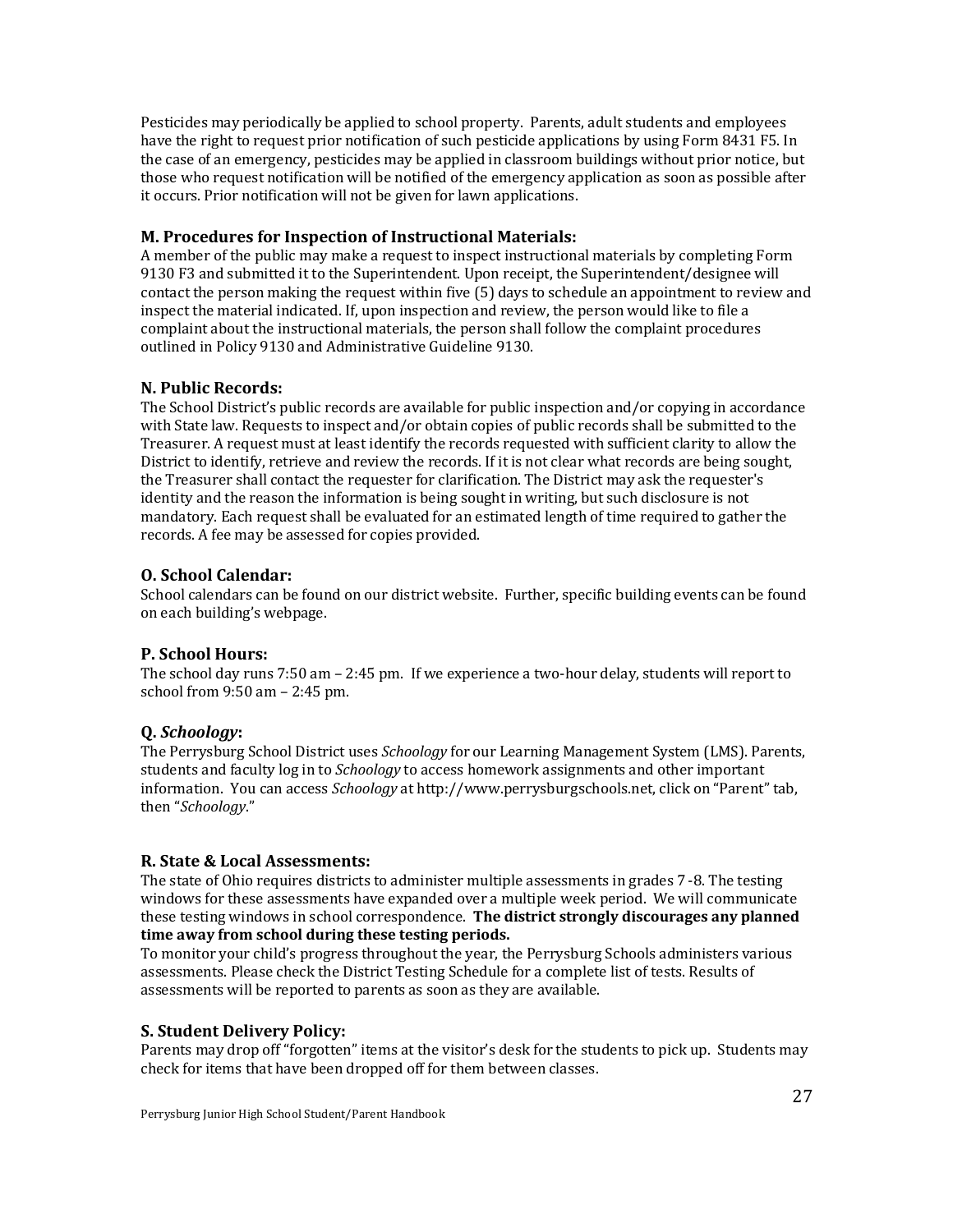## **T. Student Privacy and Parental Access to Information:**

The Board of Education respects the privacy rights of parents and their children. No student shall be required, as a part of the school program or the District's curriculum, to submit to or participate in any survey, analysis or evaluation that reveals information concerning: political affiliations or beliefs of the student or his/her parents; mental or physical problems of to the student or his/her family; sex behavior or attitudes; illegal, anti-social, self-incriminating or demeaning behavior; critical appraisals of other individuals with whom respondents have close, family relationships; legally-recognized privileged and analogous relationships, such as those of lawyers, physicians and ministers; religious practices, affiliations or beliefs of the student or his/her parents; or income (other than that required by law to determine eligibility for participation in a program or for receiving financial assistance under such a program). Parents may inspect any materials used in conjunction with any such survey, analysis or evaluation by contacting the building principal.

## **U. School Records:**

A parent or guardian has the following rights to:

- **•** Inspect and review their child's education record.
- Request an amendment if the parent believes the record is inaccurate, misleading, or otherwise in violation of the student's rights.
- Consent to disclosures of personally identifiable information contained in the student's education records, except to those disclosures allowed by the law.
- Challenge district noncompliance with a parent's request to amend the records through a hearing.
- **•** File a complaint with the Department of Education.
- Obtain a copy of the district's policy and administrative guidelines on student records.

## **V. Student Valuables:**

Students should not bring items of value to school. Jewelry, expensive clothing, and the like are tempting targets for theft, etc. The District is not responsible for their safekeeping and will not be liable for any loss or damage to personal valuables. This would include the choice to bring in personal electronic devices into the school setting.

## **W. Use of School Facilities:**

The Board of Education believes that the school facilities of this district should be made available for community purposes, provided that such use does not infringe on the programs of the school and is harmonious with the purpose of the school district. The Board or building principal will determine if the use of school facilities will be approved when such permission has been requested by completing the appropriate procedure. Questions regarding this procedure can be placed to the school office.

#### **X. Visit us on the Web—www.perrysburgschools.net**

Parents/Guardians are encouraged to use the district's web site: www.perrysburgschools.net. Please check out our "Parents" link from the home page and visit the school pages for announcements, calendars, email list serves, breaking news and a range of additional information.

## **Y. Career Advising Plan**